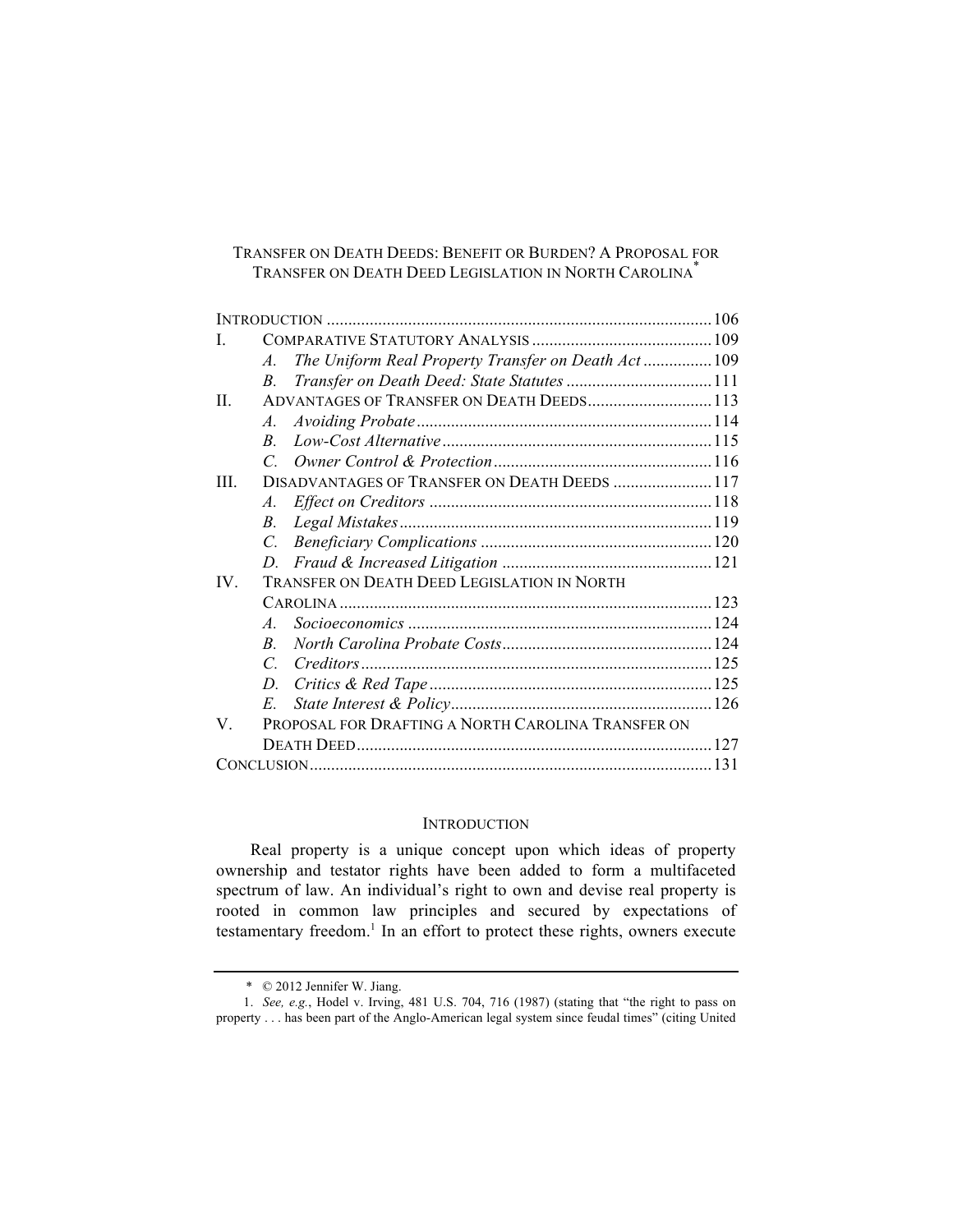wills and trusts to maintain control of the distribution of their property after death. Once a will has been validated, probate ensures that justice is served by overseeing title transfers, creditor payments, and the distribution of property to beneficiaries.<sup>2</sup> For better or worse, probate has historically been a fixture in property law. But the idea of subjecting one's relatives and friends to the probate process has prompted some property owners to choose nonprobate methods of transferring real property.<sup>3</sup>

Contrary to popular belief, wills are not the most common method of transferring property.4 Recent developments in property law have allowed owners to bypass the use of wills more easily, opening the door for nonprobate property transfer to avoid the arduous and expensive probate process.5 One of these methods is the transfer on death deed ("TOD deed") or beneficiary deed.<sup>6</sup> Since Missouri first adopted TOD deeds in 1989,<sup>7</sup> they have gained popularity. TOD deeds allow an owner to record a deed that transfers ownership to a beneficiary or beneficiaries upon the owner's death.<sup>8</sup> After Missouri, no state adopted a TOD deed statute until 1997.<sup>9</sup> Now, seventeen states have passed a TOD deed statute with four of these

3. DUKEMINIER ET AL., *supra* note 2, at 38–39 (listing the "common modes of nonprobate transfer").

4. *Id.* (explaining that "[m]ost property transferred at death passes outside of probate through a nonprobate mode of transfer," including joint tenancy property, life insurance, contracts with payable-on-death ("POD") provisions, and interests in trust).

5. UNIF. REAL PROP. TRANSFER ON DEATH ACT Prefatory Note, 8B U.L.A. 126 (Supp. 2011). The types of assets available for nonprobate transfer to beneficiaries upon the transferor's death include "proceeds of life insurance policies and pension plans, securities registered in transfer on death (TOD) form, and funds held in pay on death (POD) bank accounts." *Id.*

6. Susan N. Gary, *Transfer-on-Death Deeds: The Nonprobate Revolution Continues*, 41 REAL PROP. PROB. & TR. J. 529, 532 (2006). Some states, such as Arizona, Arkansas, and Colorado use the term "beneficiary deed." *Id.* at 532 n.8; *see* ARIZ. REV. STAT. ANN. § 33-405 (2010); ARK. CODE ANN. § 18-12-608 (2010); COLO. REV. STAT. § 15-15-401 (2010). This Comment will use the term "TOD deeds" to refer to both transfer on death deeds and beneficiary deeds.

7. *See* H.B. 25, 145th Gen. Assemb., Reg. Sess. (Mo. 1989) (codified as amended at MO. REV. STAT. § 461.025 (2007)).

8. § 5, 8B U.L.A. 129.

9. Kansas was the next state to adopt TOD deeds in 1997. *See* Act of May 15, 1997, ch. 176, 1997 Kan. Sess. Laws 1283 (codified as amended at KAN. STAT. ANN. §§ 59-3501 to -3507 (2005)).

States v. Perkins, 163 U.S. 625, 627–28 (1896))); *see also* EUNICE L. ROSS & THOMAS J. REED, WILL CONTESTS § 12:1 (2d ed. Supp. 2011) ("Where allowed by statute and public policy, every person has the right to dispose of his or her estate as the testator sees fit." (citations omitted)).

<sup>2.</sup> Probate is the judicial process "by which a testamentary document is established to be a valid will." BLACK'S LAW DICTIONARY 1321 (9th ed. 2009). Probate has three roles: "(1) it provides evidence of transfer of title to the new owners  $\dots$ ; (2) it protects creditors by providing a procedure for payment of debts; and (3) it distributes the decedent's property to those intended after the decedent's creditors are paid." JESSE DUKEMINIER ET AL., WILLS, TRUSTS, AND ESTATES 39 (8th ed. 2009) (emphasis omitted).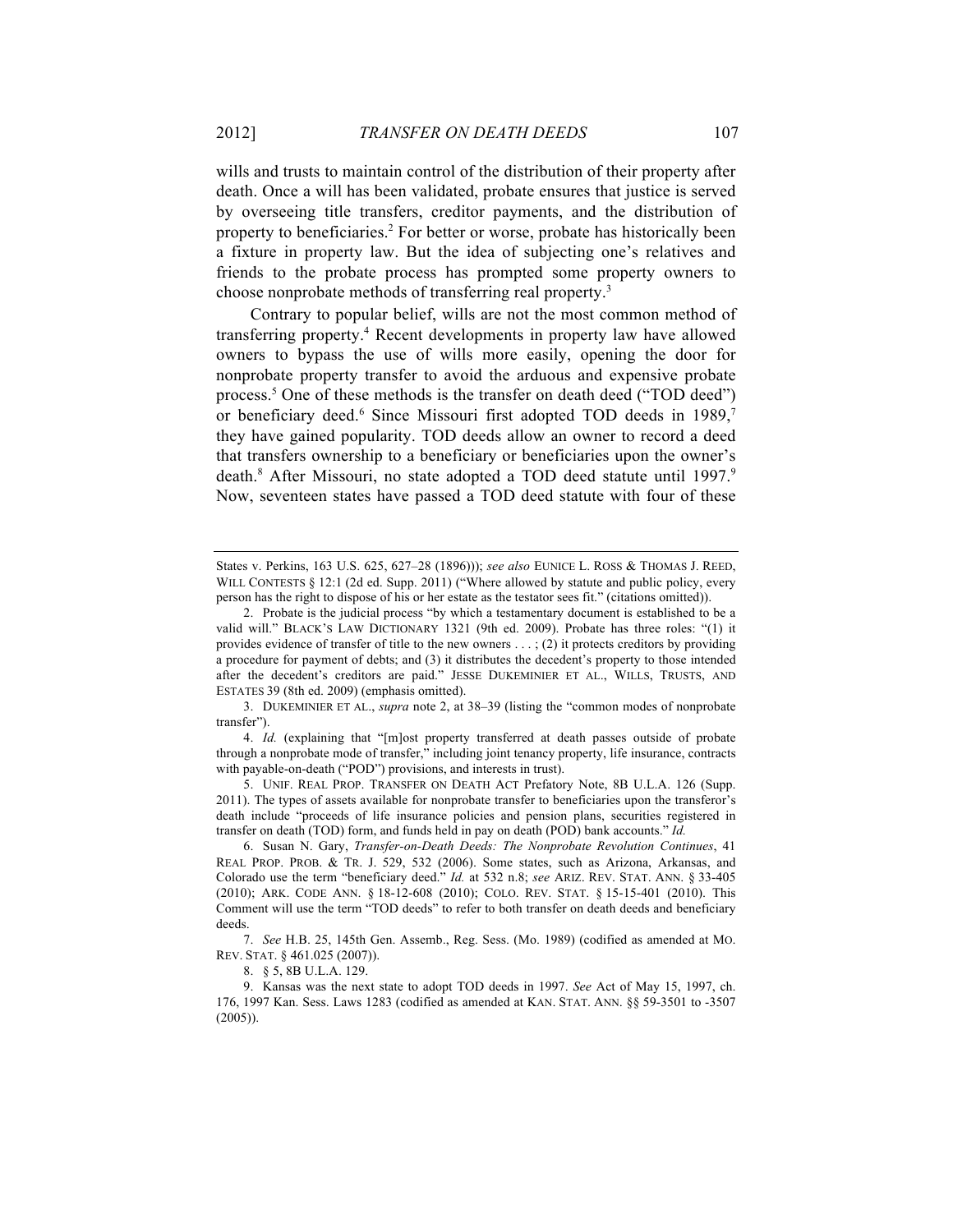statutes being passed in 2011 alone.<sup>10</sup> Other states have or are considering TOD deed bills. For example, in January 2011, the Nebraska legislature introduced a bill to enact the Uniform Real Property Transfer on Death Act<sup>11</sup> ("Uniform Act") and is still considering it at the time of this writing.<sup>12</sup> The extent of these recent enactments and introductions of TOD deed legislation makes it clear that support for TOD deeds is gaining momentum across the country and that North Carolina should follow suit.

The Uniform Act succinctly describes the purpose of the deed:

When you die, this deed transfers the described property, subject to any liens or mortgages (or other encumbrances) on the property at your death. Probate is not required. The TOD deed has no effect until you die. You can revoke it at any time. You are also free to transfer the property to someone else during your lifetime. If you do not own any interest in the property when you die, this deed will have no effect.<sup>13</sup>

TOD deeds provide substantial advantages in that they simplify the recording of ownership transfer to a form, withhold its effectiveness until the owner's death, and allow the owner to retain the power of revocation.

In this regard, TOD deeds are similar to other TOD devices. For example, the Uniform Transfer on Death Security Registration Act,<sup>14</sup> which has been adopted in forty-nine states<sup>15</sup>—including North Carolina<sup>16</sup> allows grantors to transfer their security assets upon death to beneficiaries

<sup>10.</sup> To date, five states have enacted the Uniform Real Property Transfer on Death Act ("Uniform Act"). *Legislative Fact Sheet—Real Property Transfer on Death Act*, UNIF. LAW COMM'N, http://www.uniformlaws.org/LegislativeFactSheet.aspx?title=Real

<sup>%20</sup>Property%20Transfer%20on%20Death%20Act (last visited Jan. 15, 2012). The remaining states have enacted their own TOD deed statutes. *See* Prefatory Note, 8B U.L.A. 126.

<sup>11.</sup> UNIF. REAL PROP. TRANSFER ON DEATH ACT, 8B U.L.A. 127 (Supp. 2011).

<sup>12.</sup> L.B. 536, 102d Gen. Assemb., 1st Reg. Sess. (Neb. 2011), *available at* http://

nebraskalegislature.gov/FloorDocs/Current/PDF/Intro/LB536.pdf. As of January 4, 2012, the bill was still being considered. *LB536—Adopt the Nebraska Uniform Real Property Transfer on Death Act*, NEB. LEGISLATURE, http://nebraskalegislature.gov/bills/view\_bill

<sup>.</sup>php?DocumentID=11984 (last visited Jan. 15, 2012). The Uniform Act was drafted and revised by the Uniform Law Commission ("ULC"). Michael Kerr, *Uniform Laws Update—Probate*, PROB. & PROP., July–Aug. 2009, at 12, 12.

<sup>13.</sup> § 16, 8B U.L.A. 144.

<sup>14.</sup> The idea of TOD securities registration gained popularity in 1987. Gary, *supra* note 6, at 531. *See generally* Richard V. Wellman, *Transfer-on-Death Securities Registration: A New Title Form*, 21 GA. L. REV. 789 (1987) (publishing an article on transfer on death securities in 1987). In 1989, the Uniform Transfer on Death Security Registration Act was approved by the National Conference of Commissioners. Gary, *supra* note 6, at 531.

<sup>15.</sup> *TOD Security Registration Act Summary*, UNIF. LAW COMM'N, http://uniformlaws .org/ActSummary.aspx?title=TOD%20Security%20Registration%20Act (last visited Jan. 12, 2012).

<sup>16.</sup> N.C. GEN. STAT. §§ 41-40 to -51 (2010).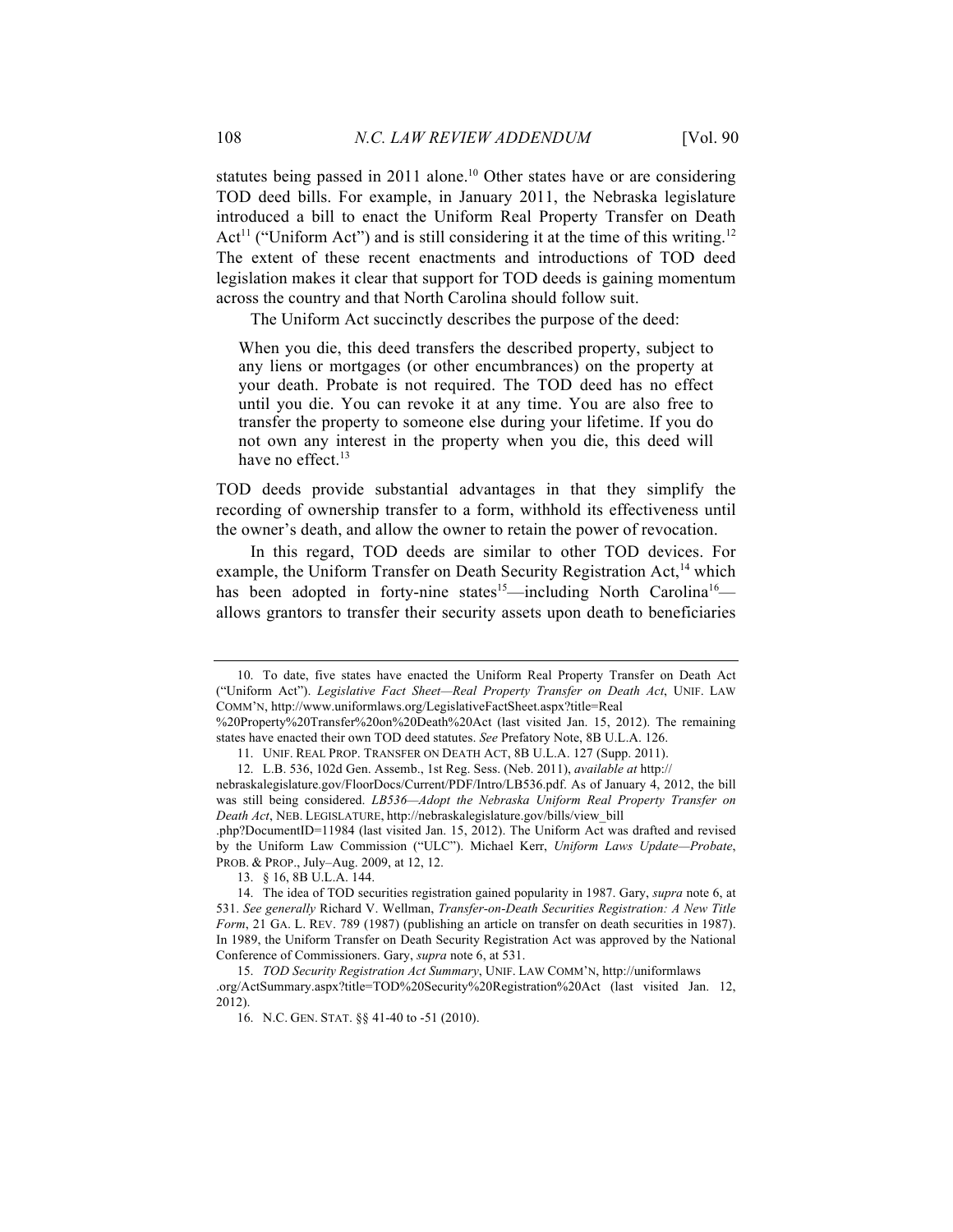without probate. The incongruity between the number of states that allow TOD security transfers versus TOD real property transfers suggests that more states should consider adopting a TOD deed statute, since TOD provisions have already been accepted in forty-nine states.<sup>17</sup>

This Comment advocates for the enactment of a TOD deed statute in North Carolina and proposes TOD deed legislation that will benefit the state and its residents. Part I of this Comment provides an overview of the Uniform Act and an analysis of how other states have structured their TOD deed statutes. This section also discusses legal issues and concerns that have developed subsequent to the implementation of these statutes. Part II provides a detailed analysis of the advantages of nonprobate transfer of real property, while Part III discusses the disadvantages of TOD deeds and how these disadvantages might be avoided or rectified. Part IV contends that adopting TOD deed legislation would be particularly advantageous to North Carolina for financial and public policy reasons. Part V proposes how TOD deed legislation should be drafted to provide the most advantageous implementation of TOD deeds. Lastly, this Comment concludes that North Carolina should adopt its own version of a TOD deed statute, thus providing its residents with a low-cost means of maintaining control of their property.

#### I. COMPARATIVE STATUTORY ANALYSIS

#### *A. The Uniform Real Property Transfer on Death Act*

The following section discusses the Uniform Act,<sup>18</sup> which serves as the model for TOD deed statutes and promulgates the requirements for creating and executing a TOD deed for real property only.19 Under the Uniform Act, a TOD deed is revocable at any time and does not require probate.20 The Uniform Act also requires a TOD deed to be recorded "in the public records in [the office of the county recorder of deeds] of the [county] where the property is located" before the owner's death.<sup>21</sup> The Uniform Act requires the owner to name a beneficiary, but does not require

<sup>17.</sup> If testators do not have a problem using TOD transfers for their financial assets, it should follow that testators are equally comfortable using TOD deeds when transferring real property. But, as previously discussed, the "tradition" of probate may be impeding this logical progression. *See supra* text accompanying notes 2–3.

<sup>18.</sup> § 1, 8B U.L.A. 127. The Uniform Act is periodically updated and current as of the 2009 Annual Meeting of the National Conference of Commissioners on Uniform State Laws. *See*  Prefatory Note, 8B U.L.A. 126.

<sup>19.</sup> § 2, 8B U.L.A. 127.

<sup>20.</sup> §§ 5–7, 8B U.L.A. 129–30.

<sup>21.</sup> § 9, 8B U.L.A. 131.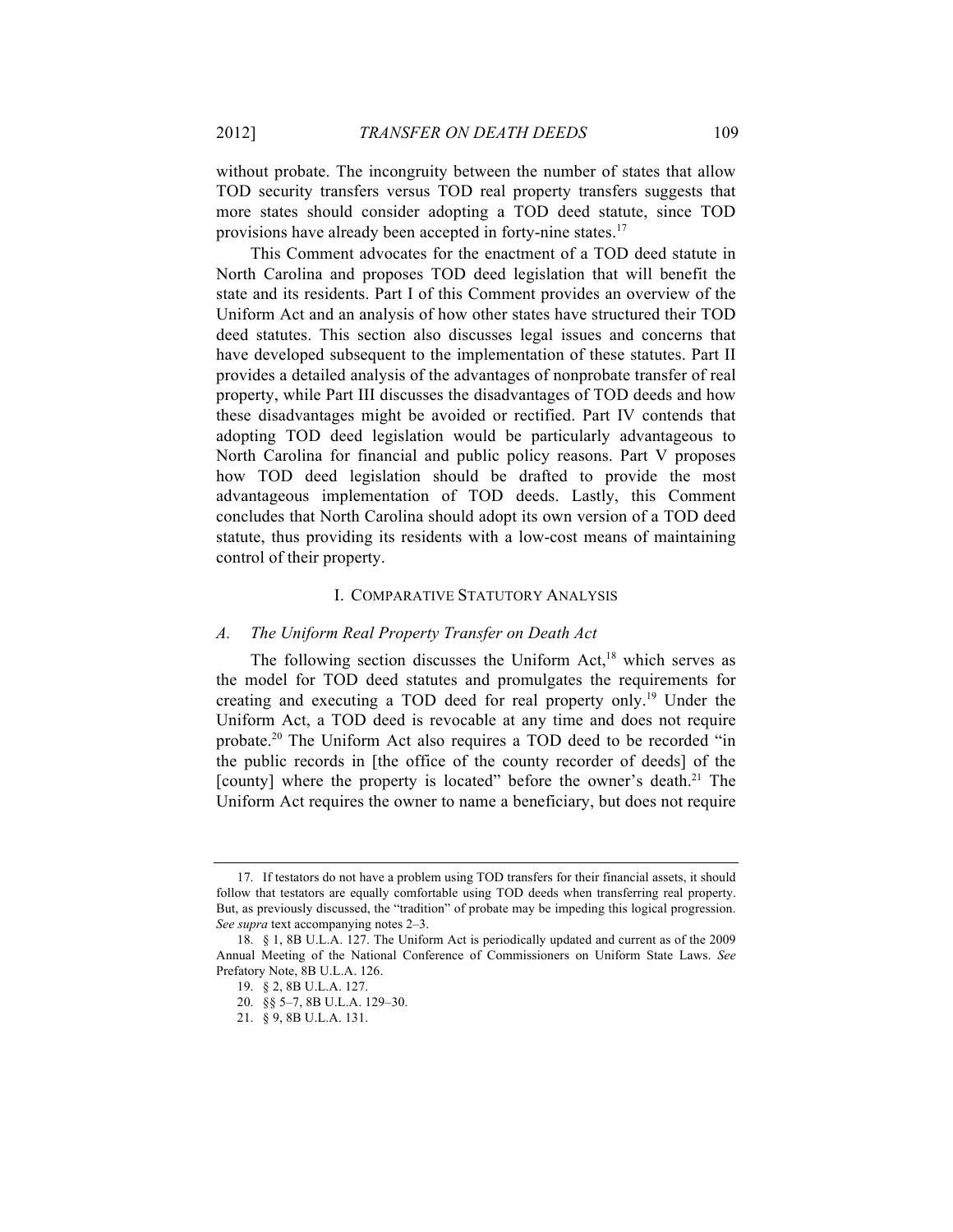that the deed be delivered to the beneficiary, nor does it require that the beneficiary be given notice of or accept the deed for the deed to be valid.<sup>22</sup>

A TOD deed under the Uniform Act has no effect during the life of the owner.<sup>23</sup> Once the owner has died, barring any exceptions,<sup>24</sup> the property is transferred to the beneficiary.<sup>25</sup> The beneficiary takes the property "subject to all conveyances, encumbrances, assignments, contracts, mortgages, liens, and other interests to which the property is subject at the transferor's death."<sup>26</sup>

The Uniform Act also provides a standard TOD deed form that the owner may fill out.<sup>27</sup> The form must be acknowledged<sup>28</sup> and recorded to be effective.<sup>29</sup> While the form serves to simplify the process of writing a TOD deed, it is optional, $30$  and as long as a TOD deed includes the requirements listed under section 9 of the Uniform Act, the deed is considered valid.<sup>31</sup> If the owner has a will that conflicts with the TOD deed, the TOD deed will

24. The Uniform Act provides for possible state exceptions to the effectiveness of a TOD deed, such as revocation by divorce, survival (if the transferor survives the named beneficiary, the interest of the beneficiary will lapse), simultaneous death, etc. § 13, 8B U.L.A. 136. If the property is held under joint ownership, and the transferor is the last surviving joint owner, the deed is effective. § 13(c), 8B U.L.A. 136. However, if other joint owners survive the transferor, the TOD deed is not yet effective, and the surviving joint owners retain the property. *Id.*

25. § 13, 8B U.L.A. 136.

26. *Id.* Nevertheless, the designated beneficiary has the ability to disclaim all or part of his or her interest under the Uniform Disclaimer of Property Interests Act. UNIF. DISCLAIMER OF PROP. INTERESTS ACT  $\S$  5(a)–(b) (amended 2002), 8A U.L.A. 166–67 (2003). "A person may disclaim, in whole or part, any interest in or power over property" and the disclaimer must be in writing or record, and signed.  $\S$  5(a), (c), 8A U.L.A. 166–67.

27. The form includes the owner's name and address, primary and alternative beneficiaries, and the owner's signature. § 16, 8B U.L.A. 143–44. The back of the standard form also contains a "Common Questions About the Use of this Form" section that answers questions for owners using a TOD deed. § 16, 8B U.L.A. 144.

28. The form must be acknowledged "before a notary public or other individual authorized by law to take acknowledgments." § 16, 8B U.L.A. 144.

29. To be valid, the form must be recorded in the county in which the property is located. § 16, 8B U.L.A. 144.

30. *Id*. The TOD deed form may contain modifications depending on state law, or other legal provisions. *See, e.g.*, ARIZ. REV. STAT. ANN. § 33-405 (2010). The Uniform Act also cautions that the TOD deed form is not exhaustive and encourages transferors to seek advice from an attorney. § 16, 8B U.L.A. 144.

31. § 9, 8B U.L.A. 131.

<sup>22.</sup> § 10, 8B U.L.A. 132. Although notice to a beneficiary is not required, the Uniform Act suggests that a beneficiary should be notified if possible. § 16, 8B U.L.A. 143–44. Lack of notice to the beneficiary can cause future "complications" and can increase the possibility of fraud. § 16, 8B U.L.A. 144.

<sup>23.</sup> A TOD deed does not affect the rights or interests of the owner, beneficiary, secured or unsecured creditors, or future creditors. § 12, 8B U.L.A. 135. The transferor's or transferee's eligibility for public assistance will also be unaffected. *Id.* A TOD deed does not "subject the property to claims or process of a creditor of the designated beneficiary." *Id.*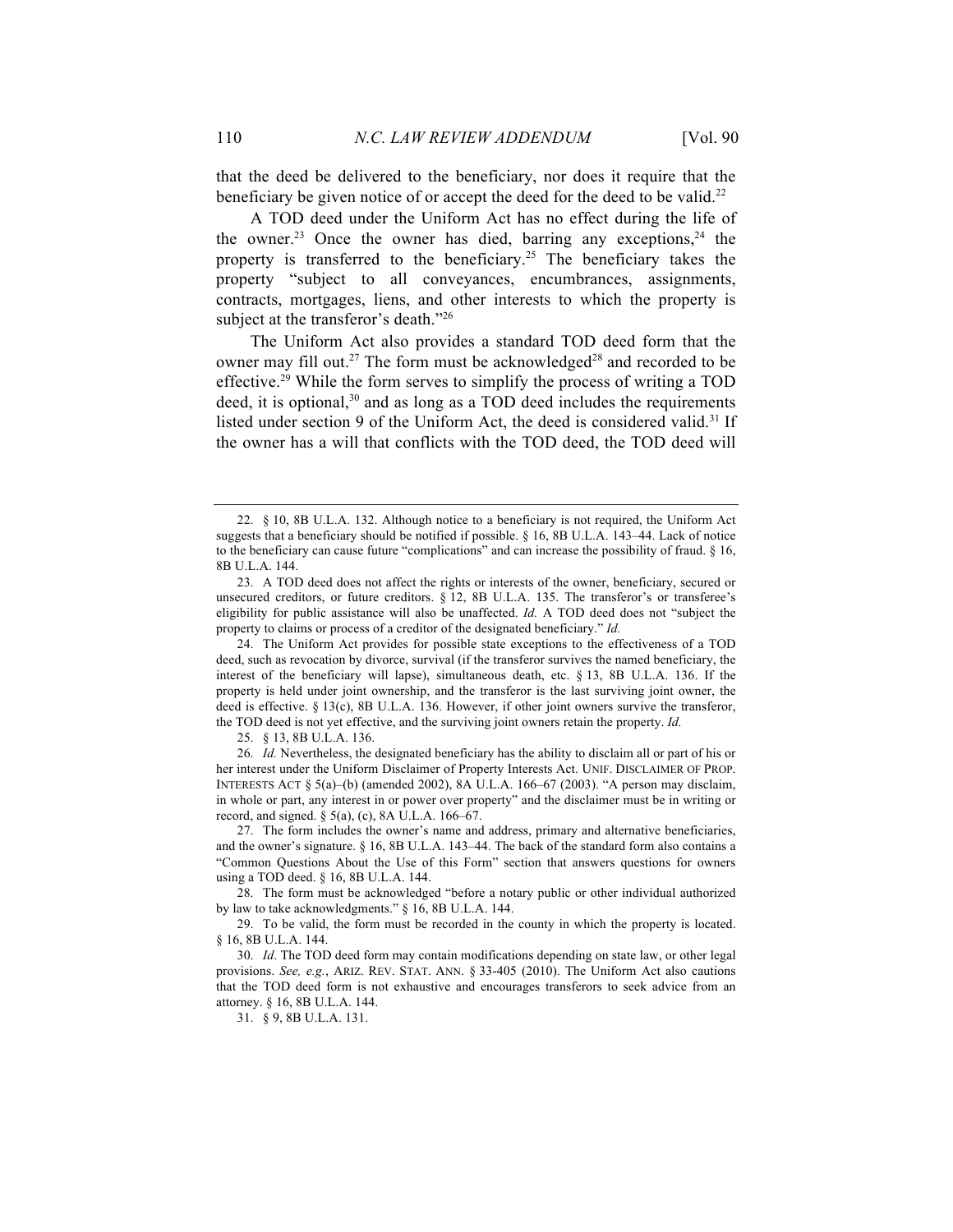control as long as the deed is "validly recorded and unrevoked by a subsequent deed."32

Should the owner no longer desire to use an unrecorded TOD deed, the deed may be torn up to indicate revocation.<sup>33</sup> If the deed has already been recorded, there are several actions that can revoke the deed, such as recording a new TOD deed.<sup>34</sup> The Uniform Act also provides an optional "Form of Revocation" that may be used.<sup>35</sup> Although this can make revocation more difficult than revoking a will, this process is similar to wills that are filed with the probate office during the life of the testator.

#### *B. Transfer on Death Deed: State Statutes*

After Missouri enacted the first TOD deed statute in 1989, sixteen states subsequently adopted some form of a TOD deed statute.<sup>36</sup> These states, including Kansas and Arizona, have enacted TOD deed statutes for policy reasons, such as assisting elder-law attorneys, providing a nonprobate alternative to a will, or creating an "ideal tool" for owners with modest-sized estates.<sup>37</sup> Several elements of TOD deed statutes are consistent among all seventeen states, including the requirement to record the deed and the power of revocation.<sup>38</sup> The following section compares the Uniform Act and various TOD deed statutes and discusses the notable concerns that have arisen since the enactment of those statutes.

35. § 17, 8B U.L.A. 145–46. Like the TOD deed form, the revocation must be recorded and acknowledged before it can be valid. *Id.* The form of revocation includes the owner's name and signature agreeing that the owner revokes "all . . . previous transfers of this property by transfer on death deed." § 17, 8B U.L.A. 145.

36. The following states, in chronological order, have adopted some form of a TOD deed statute: Missouri, Kansas, Ohio, New Mexico, Arizona, Colorado, Arkansas, Wisconsin, Montana, Oklahoma, Minnesota, and Indiana. Prefatory Note, 8B U.L.A. 126. The following states enacted the Uniform Act in 2011: Hawaii, Illinois, Nevada, North Dakota, and Oregon. *See supra* note 10. Although there are many differences between the Uniform Act and the state statutes, this section will focus on the most significant distinctions.

<sup>32.</sup> Gary, *supra* note 6, at 544.

<sup>33.</sup> § 16, 8B U.L.A. 144.

<sup>34.</sup> *Id.* The owner may revoke the deed with the following actions: "(1) Complete and acknowledge a revocation form, and record it in each [county] where the property is located. (2) Complete and acknowledge a new TOD deed that disposes of the same property, and record it in each [county] where the property is located. (3) Transfer the property to someone else during your lifetime by a recorded deed that expressly revokes the TOD deed. You may not revoke the TOD deed by will." *Id.*

<sup>37.</sup> CAL. LAW REVISION COMM'N, TENTATIVE RECOMMENDATION: REVOCABLE TRANSFER ON DEATH (TOD) DEED 19–21 (Aug. 2006) [hereinafter CLRC TENTATIVE RECOMMENDATION], *available at* http://www.clrc.ca.gov/pub/Misc-Report/TR-BeneDeed .pdf.

<sup>38.</sup> *See, e.g.*, ARK. CODE ANN. § 18-12-608 (2010); IND. CODE ANN. § 32-17-14-16 (LexisNexis Supp. 2011); MONT. CODE ANN. § 72-6-121 (2009); WIS. STAT. ANN. § 705.15 (West 2010).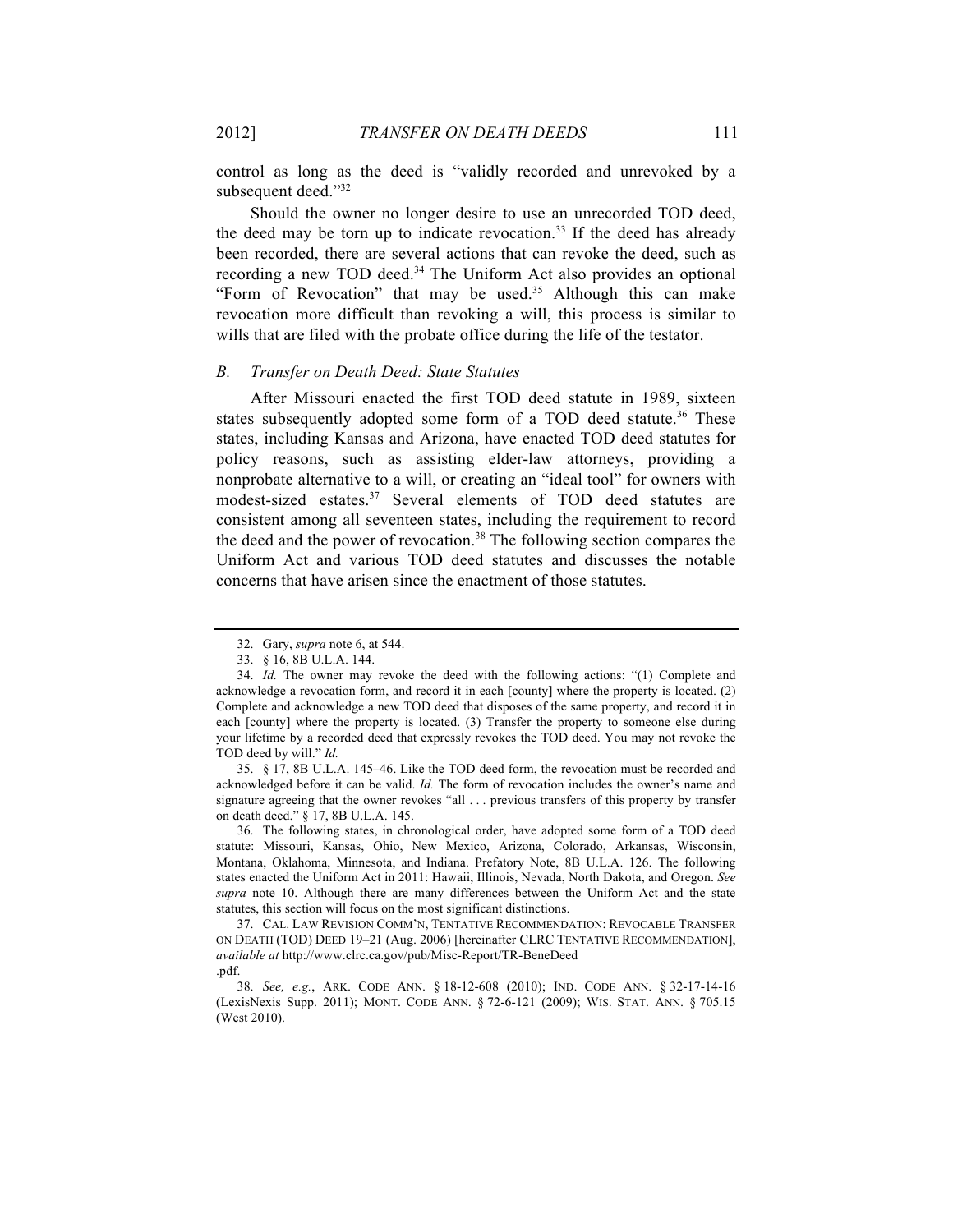Some states have enacted the Uniform Act or maintained a generic TOD deed statute that is very similar to the Uniform Act,<sup>39</sup> while other states have added provisions to clarify issues that the Uniform Act has not addressed. For example, Indiana and Missouri have explicitly addressed the topic of agency.40 The Uniform Act does not have any express provisions for agency and defers to other authorities such as the Uniform Power of Attorney Act on that issue.<sup>41</sup> Under its agency provision, the Indiana statute provides that "[a]n attorney-in-fact . . . or other agent acting on the behalf of the owner of property may make, revoke, or change a beneficiary designation" subject to certain stipulations.<sup>42</sup> On the other hand, Missouri does *not* allow an attorney-in-fact or other agent to "make, revoke or change a beneficiary designation" unless the agent's empowering document specifically authorizes this type of action.<sup>43</sup> The subtle difference that exists between these two agency provisions is an example of how TOD deed statutes can vary slightly yet have very different legal consequences.

Another state, Oklahoma, provides its own TOD deed form, but demands more detail to minimize the possibility of post-death challenges.<sup>44</sup> The Oklahoma form requires the owner to verify that she is "of competent mind and [has] the legal capacity to execute [the] document."<sup>45</sup> This provision can prevent individuals from questioning the owner's intent and the deed's effectiveness.<sup>46</sup> In addition to acknowledgement, the Oklahoma TOD deed form requires the signatures of two additional witnesses before a

43. MO. REV. STAT. § 461.035 (2007). An agent may also obtain his or her authority through a court order. *Id.*

<sup>39.</sup> *See, e.g.*, ARIZ. REV. STAT. ANN. § 33-405 (2010); *see supra* note 10.

<sup>40.</sup> *See* IND. CODE ANN. § 32-17-14-17 (LexisNexis Supp. 2011); MO. REV. STAT. § 461.035 (2007).

<sup>41.</sup> While the Uniform Act briefly mentions the topic of agency, it defers to the Uniform Power of Attorney Act and the Uniform Disclaimer of Property Interests Act for applicable law regarding agents acting on behalf of an owner. *See, e.g.*, UNIF. REAL PROP. TRANSFER ON DEATH ACT §§ 2 cmt. ¶ 7, 14 legis. note, 8B U.L.A. 128, 139 (Supp. 2011)

<sup>42.</sup> IND. CODE ANN. § 32-17-14-17(a) (LexisNexis Supp. 2011) (allowing the agent to act as long as he is not restrained by the rights established by the owner and complies with applicable law). The attorney-in-fact also has the ability to withdraw, sell, or transfer the property in the TOD deed regardless of its effect on the beneficiary's right to the property upon the owner's death, even if the action completely divests the beneficiary's ability to receive the property. § 32- 17-14-17(b).

<sup>44.</sup> OKLA. STAT. ANN. tit. 58, § 1253 (West Supp. 2010). The Oklahoma TOD deed statute, passed in 2008, is entitled the "Nontestamentary Transfer of Property Act." tit. 58, § 1251. TOD deeds may be subject to a "post-death challenge" where the deed is contested as invalid because of the owner's lack of capacity or otherwise. Gary, *supra* note 6, at 544.

<sup>45.</sup> tit. 58, § 1253.

<sup>46.</sup> *See* Gary, *supra* note 6, at 544 (stating that an individual may challenge the validity of a TOD deed based on the contention that the owner lacked capacity).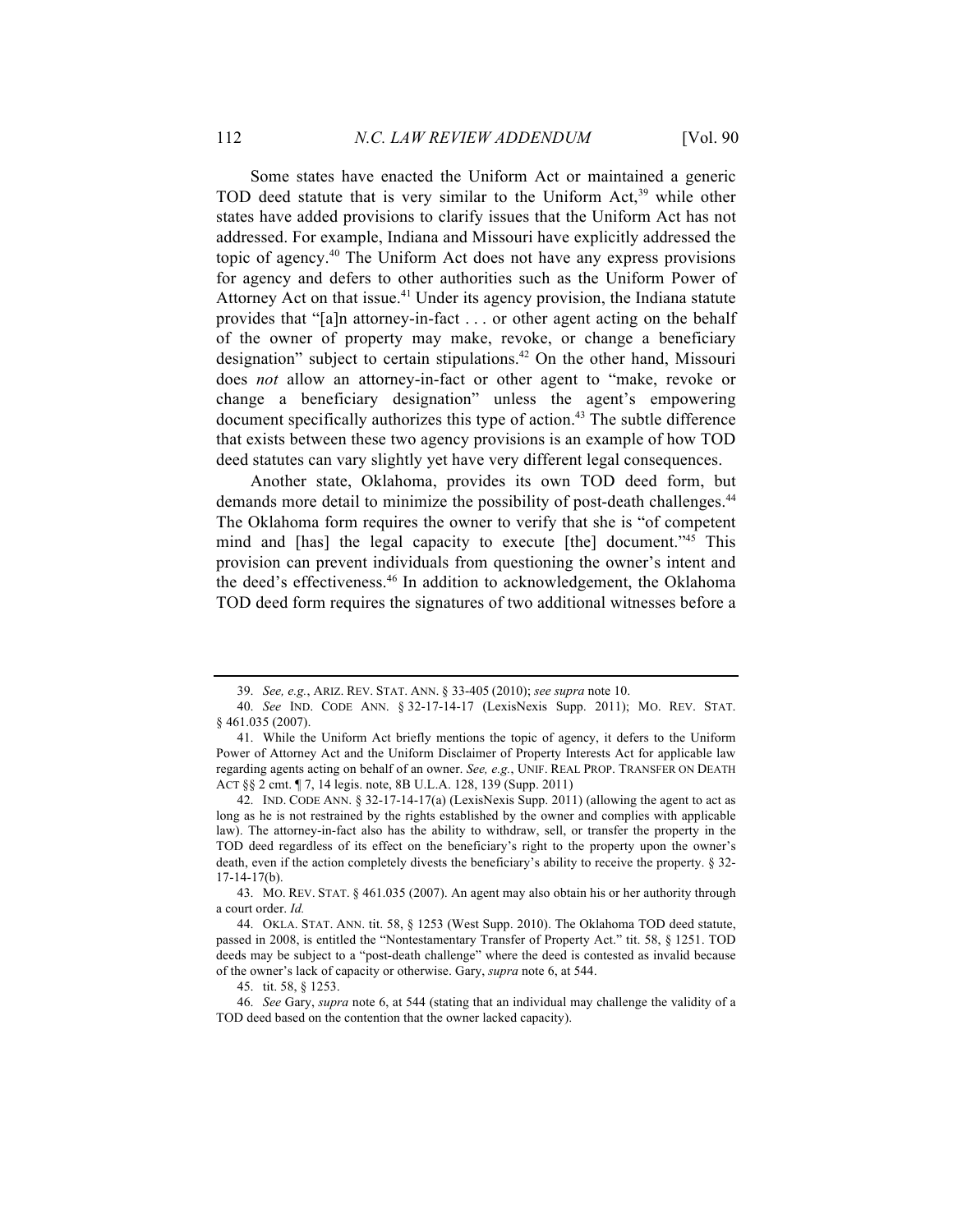notary public.47 The addition of two witness signatures strengthens the deed's validity and adds protection from a possible post-death challenge.<sup>48</sup>

Overall, most TOD deed forms or TOD deed requirements are simple. For example, Indiana does not provide a standard TOD deed form, but only requires the following written statement to be acknowledged and recorded<sup>49</sup>: "(insert owner's name) conveys and warrants (or quitclaims) to (insert owner's name), TOD to (insert beneficiary's name)."50 As previously noted, Nebraska is one state currently considering enacting the Uniform Act, which already includes a standard TOD deed form.<sup>51</sup> As a recent state to introduce TOD deed legislation, Nebraska will likely be watched closely by academics and attorneys while proponents of the bill attempt to pass this legislation.

#### II. ADVANTAGES OF TRANSFER ON DEATH DEEDS

TOD deeds are a viable option for owners who would like to transfer real property outside of probate.<sup>52</sup> These deeds are particularly advantageous because they create an efficient, low-cost method of transferring small estates.<sup>53</sup> Although the use of a TOD deed may be unreasonable for owners with substantial estates, $54$  owners with limited

/content/dam/aba/publishing/probate\_property\_magazine/rppt\_publications\_magazine\_2007\_ja\_ KirtlandSeal.authcheckdam.pdf. These proceedings cannot always be used for the transfer of real property. *See, e.g.*, § 43-2-692; *cf.* OR. REV. STAT. § 114.515 (2007), *amended by* Act of July 1, 2011, ch. 595, § 22, 2011 Or. Laws 595 2011 (allowing small estate affidavits for both personal and real property).

53. Julie Bushyhead, Scholarly Article, *What You Need to Know About New HB 2639: The 'Nontestamentary Transfer of Property Act*,*'* 80 OKLA. B.J. 33, 35 (2009); *see also* David Major, Comment, *Revocable Transfer on Death Deeds: Cheap, Simple, and Has California's Trusts & Estates Attorneys Heading for the Hills*, 49 SANTA CLARA L. REV. 285, 286 (2009) (discussing the TOD deed debate within California).

54. Generally, those with substantial real property need a detailed will to properly divide the property. *See* Matthew H. Hoy, *Planning for Real Property, Including the Residence*, *in* 1 ADVISING THE ELDERLY CLIENT § 7:47 (A. Kimberley Dayton et al. eds., 2011); Kirtland & Seal, *supra* note 52, at 46 ("Transfer-on-death deeds are not a panacea for all estate planning issues.").

<sup>47.</sup> tit. 58, § 1253; UNIF. REAL PROP. TRANSFER ON DEATH ACT § 16, 8B U.L.A. 143 (Supp. 2011) ("The form has no effect unless it is acknowledged and recorded before [the owner's] death.").

<sup>48.</sup> *See* Gary, *supra* note 6, at 544.

<sup>49.</sup> *See* IND. CODE ANN. § 32-17-14-12 (LexisNexis Supp. 2011).

<sup>50.</sup> § 32-17-14-11 (internal quotation marks omitted).

<sup>51.</sup> *See supra* note 11 and accompanying text.

<sup>52.</sup> There are other methods to transfer assets without full probate, such as "small-estate transfer procedure[s]." *See* ALA. CODE § 43-2-692 (LexisNexis Supp. 2011) (permitting the distribution of decedent's personal property outside of probate under certain conditions, such as when the value of the estate is below a certain amount); Michael A. Kirtland & Catherine Anne Seal, *The Significance of the Transfer-on-Death Deed*, PROB. & PROP., July–Aug. 2007, at 42, 46, *available at* http://www.americanbar.org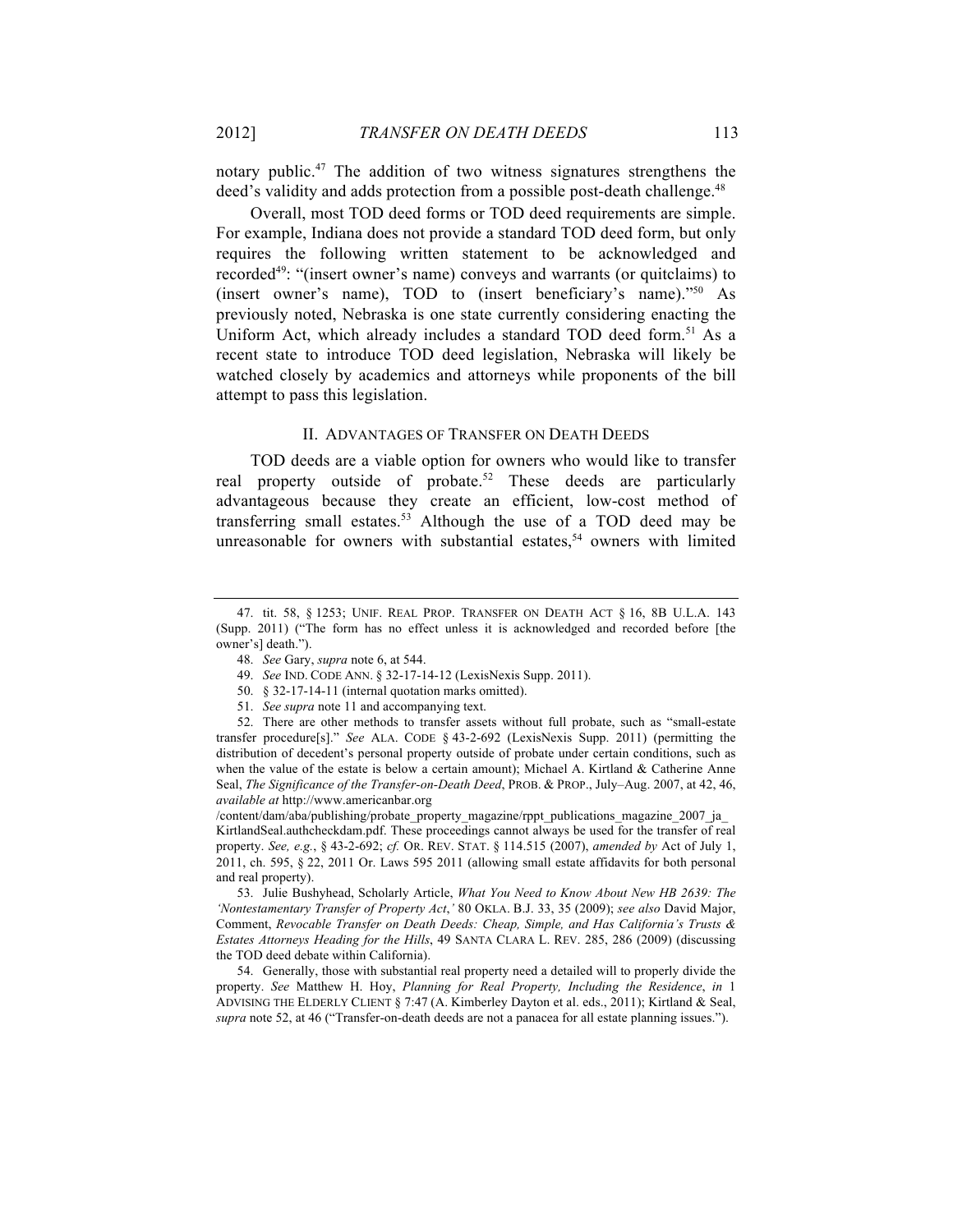property should consider using the TOD deed.<sup>55</sup> In addition to their simplicity and financial benefits, TOD deeds provide owners with a greater level of flexibility, protection, and control than other forms of property transfer.

## *A. Avoiding Probate*

One of the most obvious advantages to TOD deeds is avoiding probate. This results in fewer probate proceedings, which saves time and money for both the estate and probate courts.<sup>56</sup> With fewer proceedings to process, courts do not have to hire as many clerks and administrators. Further, the legal and court fees required in a probate proceeding are generally more costly than using a TOD deed to transfer property.<sup>57</sup> Nonprobate transfer also prevents inexperienced executors from enduring an arduous legal process.<sup>58</sup> Because court documents in a probate proceeding are available to the public, nonprobate provides financial and personal privacy, and protects the identity of the beneficiaries.<sup>59</sup> TOD deeds

.nccourts.org/Courts/Trial/Documents/court\_costs\_chart-1Jan2012-estates.pdf; Greg Herman-Giddens, *How to Avoid Probate*, N.C. ESTATE PLAN. BLOG (May 7, 2007, 11:42 AM), http://www.ncestateplanningblog.com/2007/05/articles/probate/how-to-avoid-probate. Before September 1, 2005, the filing fee was "four dollars per one thousand of property listed on the estate inventory" and was capped at three thousand dollars. Herman-Giddens, *supra*. The new cap is six thousand dollars. *Id.* The fewer cases that come through the probate court, the more quickly the probate court can process the existing probate cases.

57. Gary, *supra* note 6, at 541.

58. Herman-Giddens, *supra* note 56. To see an overview of the numerous fees, filings, and considerations that an executor must manage in Michigan, for example, see MICH. STATE CT. ADMIN. OFFICE, PROBATE COURT FEE AND DISTRIBUTION SCHEDULE (Feb. 23, 2011), *available at* http://courts.michigan.gov/scao/resources/other/pfee.pdf.

/toups-264993-deed-california.html (describing an instance where using certain nonprobate forms of transferring property such as joint tenancy deeds "backfire[d]," and "the son decided to sell the

<sup>55.</sup> A detailed will is unnecessary when the only piece of real property is one's home. *See*  Kirtland & Seal, *supra* note 52, at 46.

<sup>56.</sup> *See* Gary, *supra* note 6, at 542–43 (stating that "in any state a probate proceeding will cost more than the fees associated with a TOD deed"). The costs of probate also continue to rise in states such as North Carolina, where the maximum filing fee was only \$3,000 before September 1, 2005, whereas the current maximum filing fee as of January 2012 has doubled to \$6,000. *See* N.C. ADMIN. OFFICE OF THE COURTS, COURT COSTS AND FEES CHART 1 (2012) [hereinafter N.C. COSTS AND FEES], *available at* http://www

<sup>59.</sup> Dennis M. Horn & Susan N. Gary, *Death Without Probate: TOD Deeds—The Latest Tool in the Toolbox*, PROB. & PROP., Mar.–Apr. 2010, at 13, 13, *available at* http://

www.americanbar.org/content/dam/aba/publishing/probate\_property\_magazine/rppt\_publications magazine 2010 ma DeathWithoutProbate.authcheckdam.pdf (noting that some people avoid probate in order to maintain their personal privacy); Herman-Giddens, *supra* note 56 (explaining that probate allows the public to examine financial records, personal information, and names of beneficiaries). It is important to note, however, that many forms of nonprobate property transfer provide inadequate protection for owners and increase their vulnerability to creditors. *See* Teryl Zarnow, *At 82, She Fights for Aging Home Owners*, ORANGE COUNTY REG., Sept. 3, 2010, http://www.ocregister.com/articles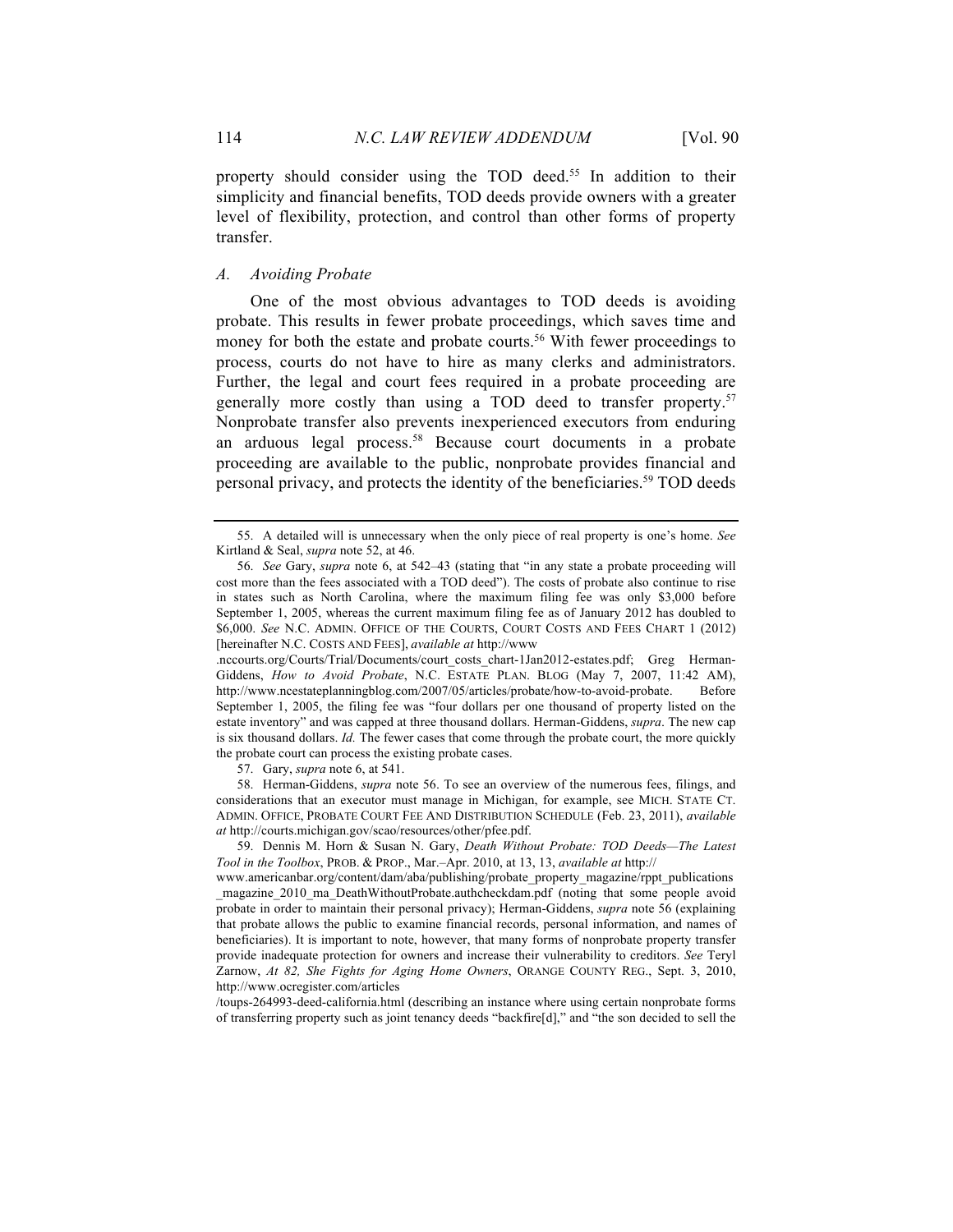limit creditor intrusion during the owner's life by preventing the beneficiary from obtaining a present interest in the property.<sup>60</sup> Using TOD deeds also arguably allows family members to grieve properly without being concerned about probate and its filing deadlines, courts fees, and potential legal battles.

## *B. Low-Cost Alternative*

In addition to the financial costs of probate, it is important to consider the financial costs of estate planning and the size and value of the real property.61 Presumably, testators do not create wills or engage in estate planning until their later years.<sup>62</sup> Without a steady income, elderly testators may not have the financial resources to spend on sophisticated estate planning. TOD deeds can be executed without legal assistance; therefore, a TOD deed is a feasible solution for those who are unable to afford a lawyer.<sup>63</sup> Chuck DeVore—a former assemblyman who initiated TOD deed legislation in California—argues that TOD deeds "give people more control of their financial assets by letting them make decisions that don't require costly attorney fees."64

house out from under the mother . . . [or] a daughter went into debt and her creditor filed a lien against her father's property"); *see also* Catherine Anne Seal & Michael A. Kirtland, *The Transfer-on-Death Deed in the Elder Law Setting*, 4 NAT'L ACAD. ELDER L. ATT'YS J. 71, 76 (2008) (describing an instance where a grantor created a joint ownership with his or her intended beneficiary of the real property to avoid probate, and the grantee died, unintentionally subjecting the grantor to the grantee's creditor's claims).

<sup>60.</sup> *See* UNIF. REAL PROP. TRANSFER ON DEATH ACT § 12, 8B U.L.A. 135 (Supp. 2011) ("During a transferor's life, a transfer on death deed does not . . . create a legal or equitable interest in favor of the designated beneficiary . . . .").

<sup>61.</sup> *See* Kirtland & Seal, *supra* note 52, at 46. Owners should consider using TOD deeds when their estate is limited, unencumbered, and has few beneficiaries. Hoy, *supra* note 54, § 7:47.

<sup>62.</sup> One source found that about seventy percent of Americans did not have a will. *Survey: Most Parents Haven't Prepared Wills*, JOURNALSTAR.COM (May 30, 2007, 7:00 PM), http://journalstar.com/lifestyles/article\_a3493a61-9214-50ae-aadb-856f1db7820b.html. The study reported that parents are less likely to have prepared a will if they have minor children, because they are unable to decide on a legal guardian for their children. *Id.* Such a study would suggest that adults are more likely to write a will in their later years, once their children have reached adult age.

<sup>63.</sup> Cheryl Walker, *Transfer on Death Deed Bill Killed in Senate Committee, Author Vows to Fight On*, ORANGE COUNTY REG., July 8, 2008, http://www.ocregister.com/news

<sup>/</sup>probate-140194-trust-lawyers.html ("Trust/Probate lawyers oppose this Deed . . . to the detriment of . . . those who cannot afford a lawyer. They insist only lawyers should do Estate Planning." (quoting Mary Pat Toups) (internal quotation marks omitted)).

<sup>64.</sup> Gary, *supra* note 6, at 543 (quoting Tim Willert, *Bill Would Simplify Transfer of Real Property*, S.F. DAILY J., May 26, 2005, at 3). If there is a question of whether TOD deeds have the ability to make a strong financial impact, one must simply look at the reaction of industry attorneys. Academics and proponents of TOD deeds point out that probate and estate lawyers often oppose TOD deed legislation and are "guarding their wallets." *See, e.g.*, *id.* at 543 n.66 (citing Tim Willert, *Bill Would Simplify Transfer of Real Property*, S.F. DAILY J., May 26, 2005,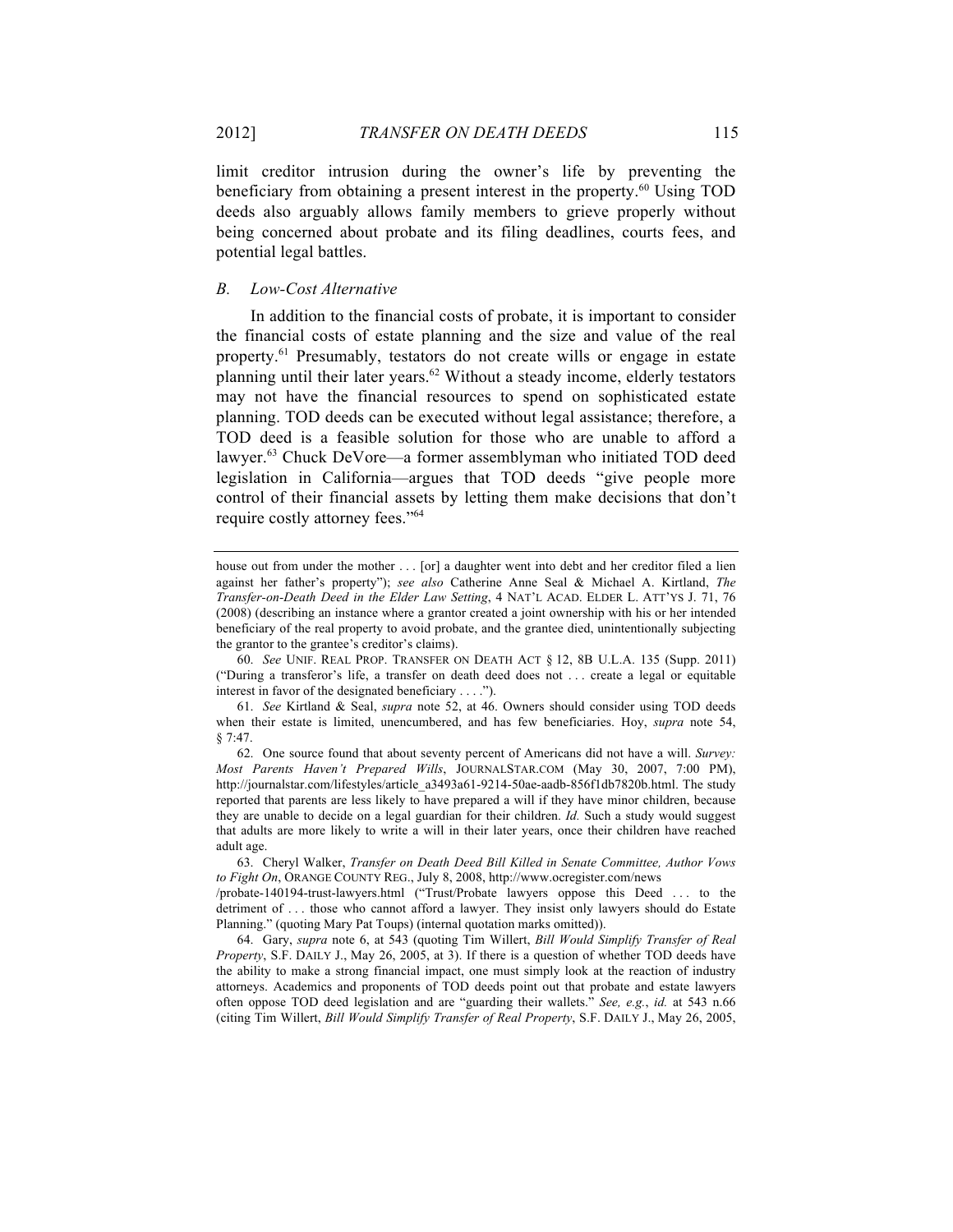#### *C. Owner Control & Protection*

Finally, the owner always has the option of revoking his or her TOD deed, which provides the owner with ultimate control, autonomy, and flexibility in the estate planning process.<sup>65</sup> When using a TOD deed, the owner has sole control over the transfer of his property as opposed to a joint tenancy or life estate where others may exercise that right. No one may prevent the owner from revoking the deed, not even the beneficiary.<sup>66</sup> A TOD deed does not create a "legal remainder interest," and the beneficiary has no present interest in the property.<sup>67</sup> By not creating a present interest in the beneficiary, the TOD deed does not become a

66. § 16, 8B U.L.A. 143.

at 3). In 2005, California passed a bill that required the California Law Revision Commission to research TOD deed statutes in other states and suggest whether California should also adopt similar legislation.  $Id$ . at 533  $\&$  n.12. The bill requiring the California Law Revision Commission to examine TOD deeds had originally proposed the creation of TOD deeds but was converted when the bill met strong opposition. Larry Doyle, *Beneficiary Deeds Legislation Passes Assembly—Again*, ACCORDING TO DOYLE (June 8, 2009, 8:21 PM), http://larrydoyleesq.blogspot.com/2009

<sup>/06/</sup>beneficiary-deeds-legislation-passes.html. Based on the Commission's determination that TOD deeds would be beneficial to California, public comments were solicited on the legislation's "tentative recommendation." Gary, *supra* note 6, at 533. *See generally* CLRC TENTATIVE RECOMMENDATION, *supra* note 37 (advocating the use of TOD deeds in California). But, as a result of "strong opposition from committee members, staff, the California Land Title Association, [and] the California Judges Association," the bill failed to pass the Senate. Doyle, *supra*; *see* CAL. S. JUDICIARY COMM., AB 250 BILL ANALYSIS, Reg. Sess. (2008), *available at*  http://leginfo.ca.gov/pub/07-08/bill/asm/ab\_0201-0250/ab

\_250\_cfa\_20080626\_110355\_sen\_comm.html (arguing that the bill does not limit the use of TOD deeds to small estates, that using a TOD deed for a large estate would defeat its purpose, and that large estates would still require probate). Afterwards, DeVore tried for a third time to pass the TOD deed bill, and the bill again failed to pass the Senate. *See* Zarnow, *supra* note 59 (reporting that in August 2010, a TOD deeds bill in California failed to pass in the Senate). After three attempts to pass the TOD deed bill, DeVore "suggest[ed] that ... trust and estate lawyers ... have slowed consideration of the bill." Gary, *supra* note 6, at 543 (quoting Tim Willert, *Bill Would Simplify Transfer of Real Property*, S.F. DAILY J., May 26, 2005, at 3); Zarnow, *supra* note 59 (arguing that the TOD bill failed to pass as a result of "opposition from trust and probate lawyers").

<sup>65.</sup> *See* UNIF. REAL PROP. TRANSFER ON DEATH ACT §§ 6, 11, 8B U.L.A. 129, 132–33 (Supp. 2011); Gary, *supra* note 6, at 542. All seventeen states provide for the power of revocation at any time by the owner. *See, e.g.*, MONT. CODE ANN. § 72-6-121 (2011), *amended by* Act of Mar. 25, 2011, ch. 76, § 6, 2011 Mont. Laws 76; OKLA. STAT. ANN. tit. 58, § 1254 (West Supp. 2011), *amended by* Nontestamentary Transfer of Property Act of May 26, 2011, ch. 372, § 2, 2011 Okla. Sess. Law Serv. 2905 (West).

<sup>67.</sup> § 12, 8B U.L.A. 135 ("During a transferor's life, a transfer on death deed does not . . . create a legal or equitable interest in favor of the designated beneficiary . . . ."); Gary, *supra* note 6, at 542.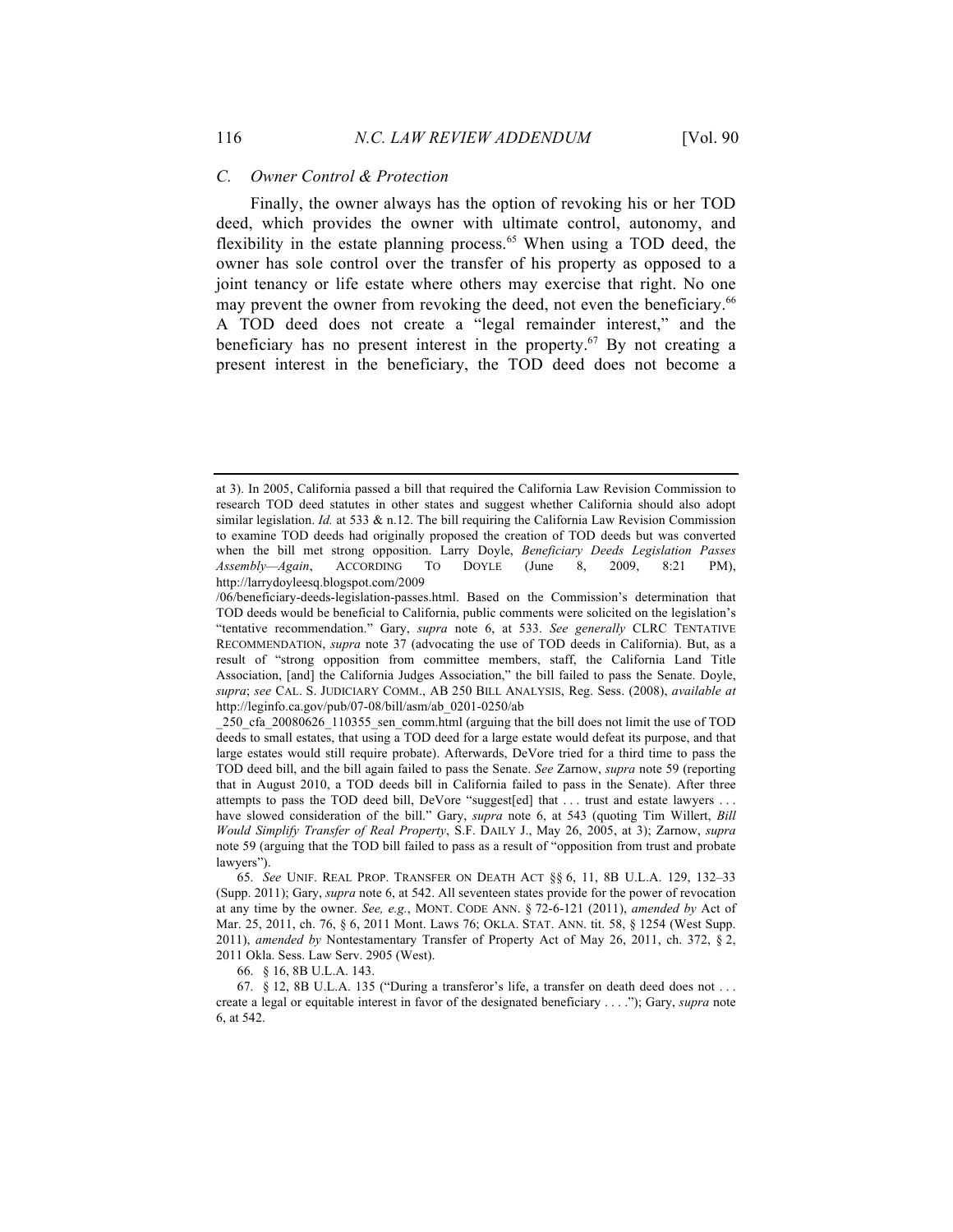completed gift, thus avoiding gift taxes.<sup>68</sup> As a result, the owner can change his or her beneficiary at any time.<sup>69</sup>

A TOD deed also prevents a beneficiary's creditors from accessing the owner's property,<sup>70</sup> creating an additional advantage over joint tenancies and life estates. $<sup>71</sup>$  In a joint tenancy, each joint tenant possesses a present</sup> interest in the property, which allows creditors to satisfy claims against one joint tenant at the expense of the other.<sup>72</sup> As a result, creditors may use a jointly owned piece of property to satisfy claims against "Joint Tenant A" at the expense of "Joint Tenant B."73 Alternatively, in a TOD deed, the lack of a beneficiary's present interest in the property prevents creditors from attaching the property if, for example, the named beneficiary passes away before the owner.<sup>74</sup> If instead a joint tenancy had been created, the owner's property would be in jeopardy of attachment by creditors in order to satisfy claims in the deceased beneficiary's probate.75

#### III. DISADVANTAGES OF TRANSFER ON DEATH DEEDS

Every method of property transfer has its drawbacks, and TOD deeds are no exception. Some states have already encountered problems with TOD deeds. ${}^{76}$  Two of the most common issues include improperly drafted deeds, and the failure to properly record the deed before the owner's death.77 Kansas has dealt with problems concerning incapacitated beneficiaries where "a conservator must be appointed to manage or sell the property."78 Arizona has faced similar issues with designating successor

74. *See* UNIF. REAL PROP. TRANSFER ON DEATH ACT § 12, 8B U.L.A. 135 (Supp. 2011).

<sup>68.</sup> Gary, *supra* note 6, at 535. Gift taxes are "imposed when property is voluntarily and gratuitously transferred. Under federal law, the gift tax is imposed on the donor, but some states tax the donee." BLACK'S LAW DICTIONARY 1595 (9th ed. 2009).

<sup>69.</sup> Gary, *supra* note 6, at 542.

<sup>70.</sup> *Id.*

<sup>71.</sup> TOD deeds are also considered a practical option for lesbian, gay, bisexual, and transgendered ("LGBT") individuals who want to pass property to their partner without public scrutiny or the possibility that a court would deny probate to their will. JOAN M. BURDA, ESTATE PLANNING FOR SAME-SEX COUPLES 61 (2004). *See generally In re* Kaufmann's Will, 247 N.Y.S.2d 664 (N.Y. App. Div. 1964) (denying probate to Kaufmann's male lover on account of "undue influence").

<sup>72.</sup> *See* John V. Orth, *The Perils of Joint Tenancies*, 44 REAL PROP. PROB & TR. J. 427, 428–29 (2009).

<sup>73.</sup> *See* Kirtland & Seal, *supra* note 52, at 43. If Joint Tenant A has placed Joint Tenant B on the deed of a house, Joint Tenant B has the ability to use the house as collateral, and Joint Tenant A may lose his equitable interest in the property. *Id.* at 43–44.

<sup>75.</sup> Kirtland & Seal, *supra* note 52, at 43.

<sup>76.</sup> *See, e.g.*, CLRC TENTATIVE RECOMMENDATION, *supra* note 37, at 21.

<sup>77.</sup> New Mexico, for example, reported that invalid, unrecorded deeds at the death of transferor have been a problem. *See id.* at 22.

<sup>78.</sup> *Id.* at 19–20.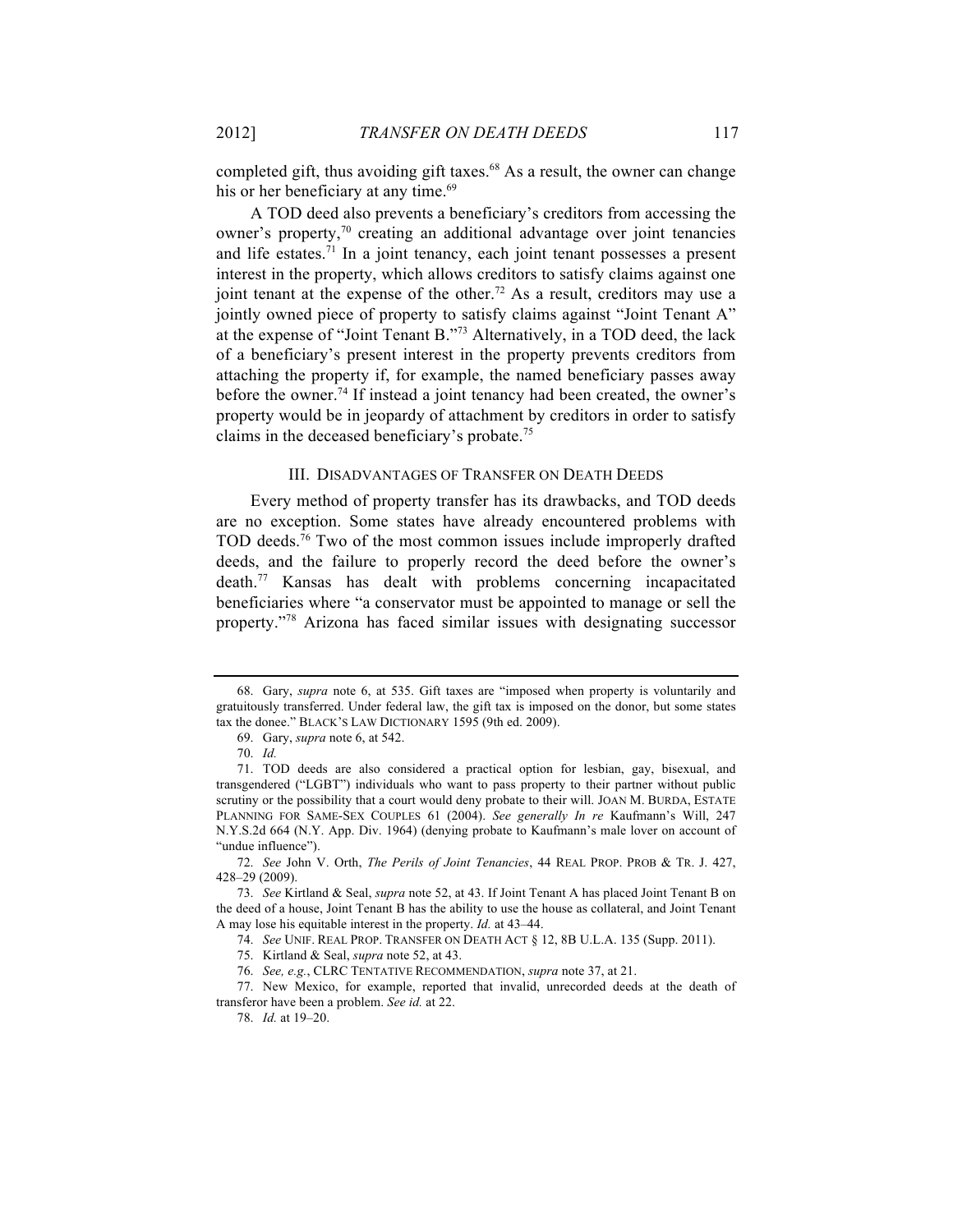beneficiaries.79 Other purported disadvantages of TOD deeds include creditor evasion, legal mistakes, fraud, increased litigation, and the lack of beneficiary rights.<sup>80</sup> These issues are not limited to TOD deeds, and most methods of property transfer or testamentary documents are subject to some, if not all, of these elements. Despite the potential drawbacks of TOD deeds, an owner may still find a TOD deed's benefits to outweigh its limitations. This section will address and refute TOD deeds' presumed disadvantages.

#### *A. Effect on Creditors*

While eliminating probate is a valid goal for property owners, there are concerns that the removal of probate will have a negative effect on creditors. During probate, creditors rely on notice from the supervised court probate process to assist them in filing claims against an estate.<sup>81</sup> By disallowing probate and, thus, notice to creditors, TOD deeds can make it more difficult for creditors to collect from the estate.<sup>82</sup> Generally, only unsecured creditors rely on notice from probate proceedings.<sup>83</sup> Protecting unsecured creditors is an important consideration when drafting TOD deed legislation and may increase support for TOD deeds in more states.<sup>84</sup>

82. *See* Gary, *supra* note 6, at 541–42 (citing UNIF. PROBATE CODE § 1-403 (amended 1997), 8 U.L.A. 69 (1998); *id*. § 3-801 (amended 1989), 8 U.L.A. 208); Seidenberg, *supra* note 81, at 57, 59. From the owner's point of view, the lack of notice to creditors would probably serve as an advantage. *See* Kirtland & Seal, *supra* note 52, at 45.

<sup>79.</sup> *Id.* at 21. Arizona has also dealt with whether a beneficiary can be an entity, and whether multiple beneficiaries can hold title to the property if the owner is unclear about beneficiary succession. *Id.*

<sup>80.</sup> *See, e.g.*, CAL. S. JUDICIARY COMM., AB 250 BILL ANALYSIS, Reg. Sess. (2008), *available at* http://leginfo.ca.gov/pub/07-08/bill/asm/ab\_0201-0250/ab\_250\_cfa\_20080626

\_110355\_sen\_comm.html (expressing concern over the "possibility of countless litigation" if TOD deeds were used, and that owners may not be "sophisticated enough" to understand TOD deeds).

<sup>81.</sup> Gary, *supra* note 6, at 541–42 (citing UNIF. PROBATE CODE § 1-403 (amended 1997), 8 U.L.A. 69 (1998); *id*. § 3-801 (amended 1989), 8 U.L.A. 208); Steven Seidenberg, *Plotting Against Probate*, 94 A.B.A. J. 57, 59 (2008).

<sup>83.</sup> *In re* Estate of Stephenson, 173 P.3d 448, 453 (Ariz. Ct. App. 2007) (holding that a secured creditor is not subject to probate and may enforce any security). The majority of creditor interests in homes are mortgages held by secured creditors. *See* ELIZABETH WARREN & JAY LAWRENCE WESTBROOK, THE LAW OF DEBTORS AND CREDITORS 38–39 (6th ed. 2009) (describing the process of secured creditors obtaining liens in real property). Any property acquired by the beneficiary is still subject to all the encumbrances, mortgages, and liens on the property, thus protecting secured creditors. UNIF. REAL PROP. TRANSFER ON DEATH ACT § 13(b), 8B U.L.A. 136 (Supp. 2011); *see, e.g.*, IND. CODE ANN. § 32-17-14-19 (LexisNexis Supp. 2011) ("A beneficiary of a transfer on death transfer takes the owner's interest in the property at the death of the owner subject to all conveyances, assignments, contracts, set offs, licenses, easements, liens and security interests . . . .").

<sup>84.</sup> *See infra* Part V.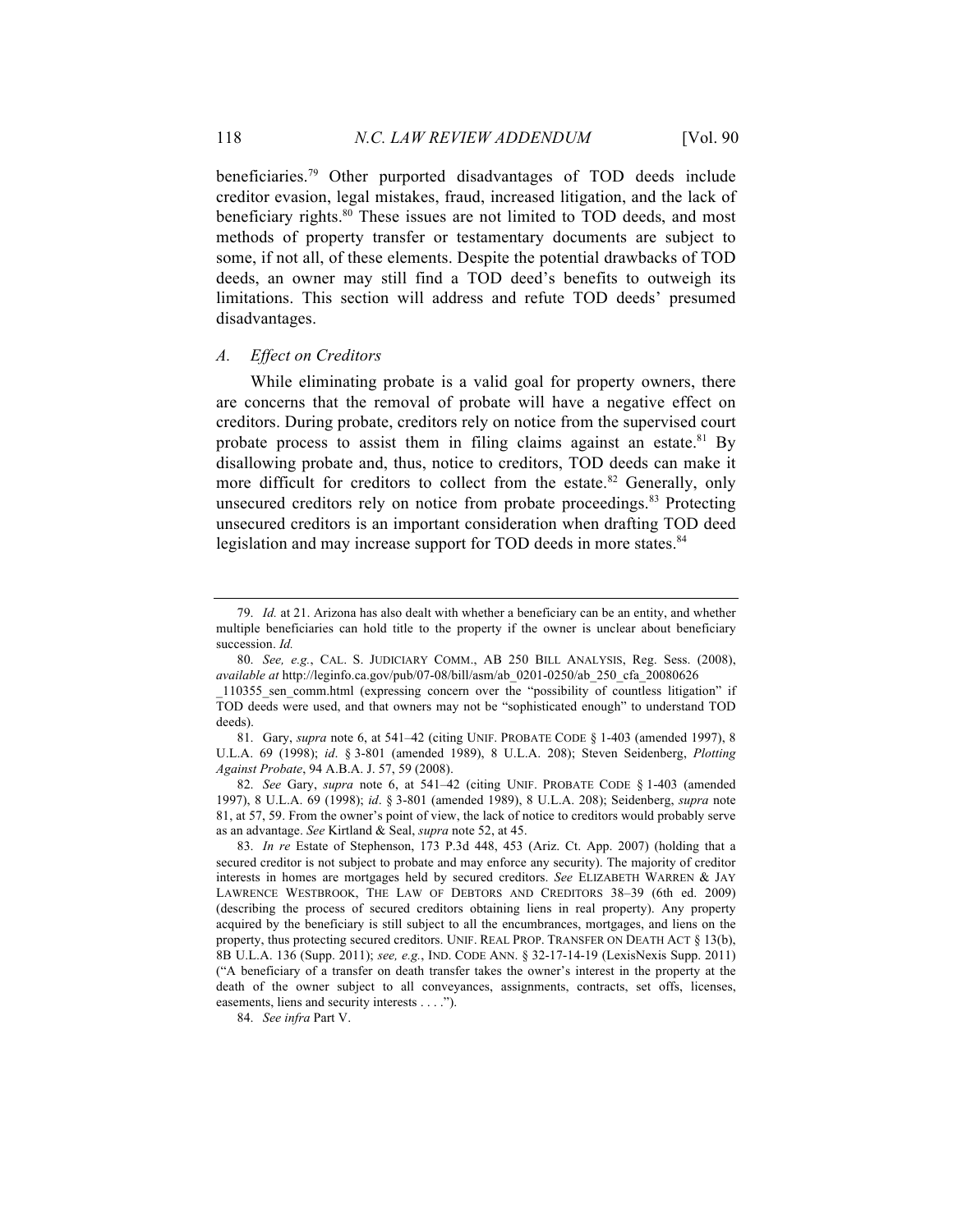Most states anticipated the potential for creditor evasion and promulgated "protective provisions" to ensure that TOD deeds would not be abused.<sup>85</sup> States have created statutory provisions that provide timely claims filed against the owner's estate can be attached to the property,<sup>86</sup> and other states have supplied creditors with additional time to file their claims.87 As the model for most TOD deed statutes, the Uniform Act states that a TOD deed does not "affect an interest or right of a secured or unsecured creditor or future creditor of the transferor, even if the creditor has actual or constructive notice of the deed."<sup>88</sup> These statutory provisions protect creditors from being unable to recover debts owed by TOD deed grantors.<sup>89</sup> In light of the protective provisions contained in TOD deeds, concerns about the potential effect on creditors are rarely realized.

#### *B. Legal Mistakes*

Two unavoidable issues in any legal transaction are the anticipation and prevention of legal mistakes and complications. TOD deeds are no different. Because of the relative simplicity of a TOD deed, an owner may believe that there are few legal consequences associated with the use of the TOD deed and may make legal mistakes, particularly without the assistance of a lawyer.<sup>90</sup> The California Senate Judiciary Committee noted that one of the concerns raised by the Trusts and Estates Section of the State Bar of California was the lack of sophistication among users, and the potential for legal mistakes as a result. 91

\_110355\_sen\_comm.html. Despite legislative concerns, other commonly used methods of nonprobate transfers of property such as joint tenancies or life estates can be equally detrimental. Gary, *supra* note 6, at 543; *see* Kent D. Schenkel, *Testamentary Fragmentation and the Diminishing Role of the Will: An Argument for Revival*, 41 CREIGHTON L. REV. 155, 159 (2008); *see also* Kirtland & Seal, *supra* note 52, at 43 ("Many flaws exist . . . in the use of joint tenancy with right of survivorship . . . ."). When an owner adds beneficiaries to his deed to avoid probate, "tax and other unintended consequences can arise." *See* Kirtland & Seal, *supra* note 52, at 43. These types of strategies not only provide beneficiaries with present enforceable rights, but they are also irrevocable and can cause gift tax and other present interest problems. Schenkel, *supra*, at 159. In a joint tenancy, each joint tenant has the ability to "sever the estate," which means that the right of survivorship can be removed unilaterally by one joint tenant without acquiring the approval of the other. Orth, *supra* note 72, at 431 ("Despite the joint tenancy's usefulness in avoiding probate, the historical hodgepodge of rules surrounding joint tenancy make it a perilous

<sup>85.</sup> Kirtland & Seal, *supra* note 52, at 45.

<sup>86.</sup> *Id*.

<sup>87.</sup> Seidenberg, *supra* note 81, at 59.

<sup>88.</sup> § 12, 8B U.L.A. 135.

<sup>89.</sup> Some academics argue that the creditor's risk of having insufficient time to recover assets from a decedent's estate is not unique to TOD deeds, and that there are many instances of property transfer where creditors are not notified. Seidenberg, *supra* note 81, at 59–60.

<sup>90.</sup> Gary, *supra* note 6, at 543.

<sup>91.</sup> *See* CAL. S. JUDICIARY COMM., AB 250 BILL ANALYSIS, Reg. Sess. (2008), *available at* http://leginfo.ca.gov/pub/07-08/bill/asm/ab\_0201-0250/ab\_250\_cfa\_20080626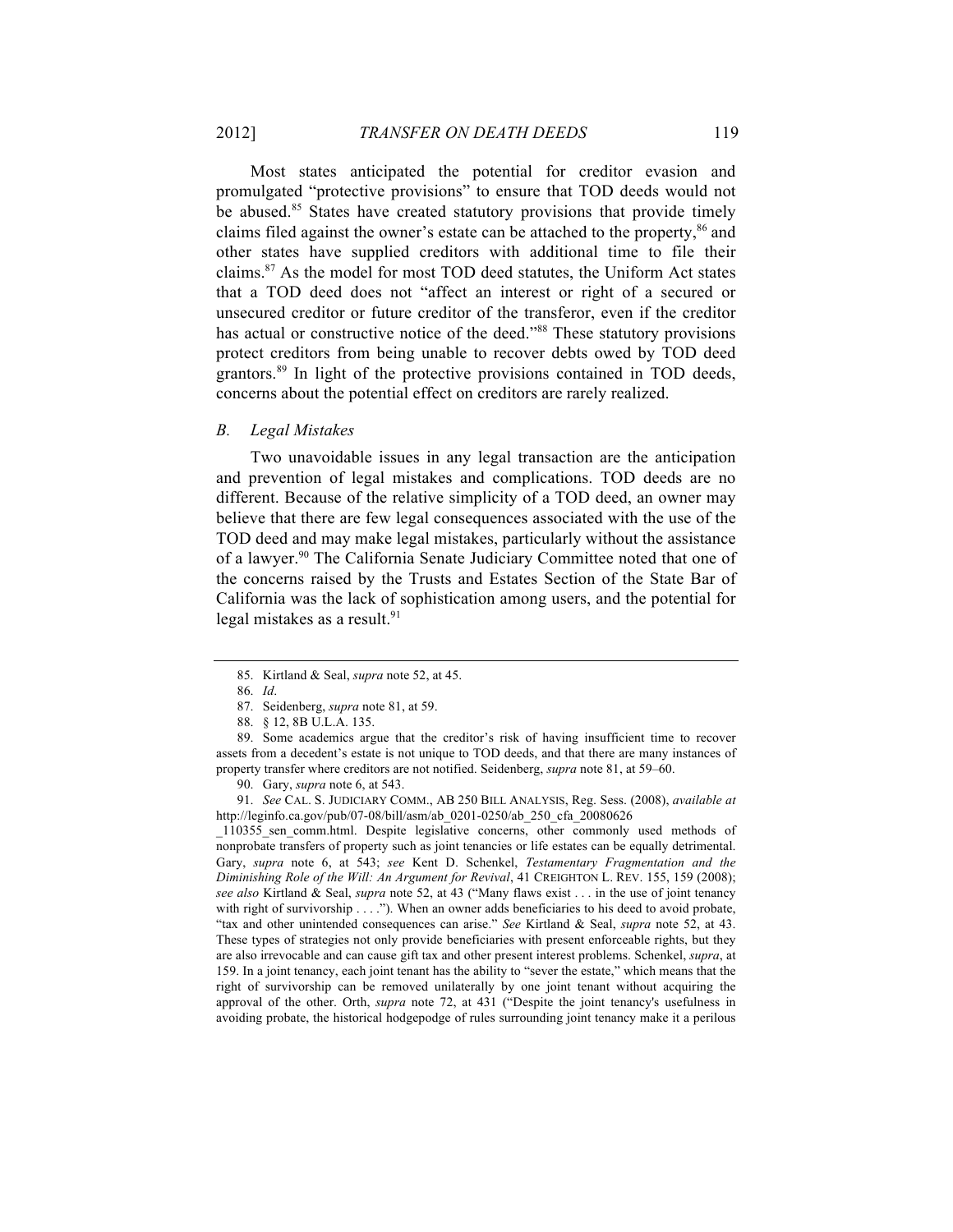While it is advisable that property owners seek legal consultation before engaging in estate planning, the reality is that "denying property owners the right to use TOD deeds will not ensure that those owners will seek legal counsel."<sup>92</sup> Regardless of the form of property transfer used by a property owner, there will always be the risk of legal mistake or litigation. Therefore, this argument against TOD deeds is weak because it incorrectly presumes that TOD deeds will increase litigation despite the fact that legal mistakes are an inherent and, often, expected problem associated with property transfer.<sup>93</sup> Those who oppose TOD deeds, such as the California legislature, unfairly seek to protect property owners from themselves without considering the fact that owners are equally vulnerable when writing a will or creating a joint tenancy without proper guidance.

## *C. Beneficiary Complications*

Another problem can arise if the grantor survives the beneficiary, and the interest of the designated beneficiary lapses,  $94$  or there are no successor beneficiaries.<sup>95</sup> If there are alternate beneficiaries listed in TOD deeds, these problems can be avoided. Under the Uniform Act, an alternate beneficiary is optional.<sup>96</sup> If the owner does not list a successor beneficiary, the interest lapses, or the court must decide whether there is an appropriate successor beneficiary. $97$  One state that has dealt with this problem successfully is Arizona.<sup>98</sup> The original TOD deed form in Arizona did not provide for an alternate beneficiary in its standard form, which presumably contributed to its difficulties in designating successor beneficiaries.<sup>99</sup> To rectify this problem, Arizona amended its statute in 2006, and the form now requires an owner to designate whether the deed would become "null and void" or become part of the grantee beneficiary's estate in the event the

98. *Id*.

estate for its owners." (citing Sathoff v. Sutterer, 869 N.E.2d 354, 356 (Ill. App. Ct. 2007))). These types of unintended consequences may be worse than litigation caused by TOD deed mistakes. Even if the problems created by TOD deeds were equally as detrimental as deceitful actions by joint tenants, the argument against TOD deeds on account of legal mistakes would be invalid. *See* Gary, *supra* note 6, 543–44. When the intent of the owner is to ensure property is transferred without probate, the added protection of a TOD deed creates a considerable advantage over using joint tenancies. *In re* Kasparek, 426 B.R. 332, 348 n.70 (B.A.P. 10th Cir. 2010) (stating that the option of TOD deeds in the state of Kansas eliminates the need to use joint tenancies in estate planning and "increases the reliability of land records").

<sup>92.</sup> Gary, *supra* note 6, at 544.

<sup>93.</sup> *See* EUNICE L. ROSS & THOMAS J. REED, WILL CONTESTS § 8:2 (2d ed. 1999).

<sup>94.</sup> *See* UNIF. REAL PROP. TRANSFER ON DEATH ACT § 13, 8B U.L.A. 136 (Supp. 2011).

<sup>95.</sup> CLRC TENTATIVE RECOMMENDATION, *supra* note 37, at 21 (noting that Arizona has had issues with designating successor beneficiaries).

<sup>96.</sup> § 16, 8B U.L.A. 143 (allowing an optional alternate beneficiary on the TOD deed form).

<sup>97.</sup> *See* CLRC TENTATIVE RECOMMENDATION, *supra* note 37, at 42.

<sup>99.</sup> *See* ARIZ. REV. STAT. ANN. § 33-405 (2007).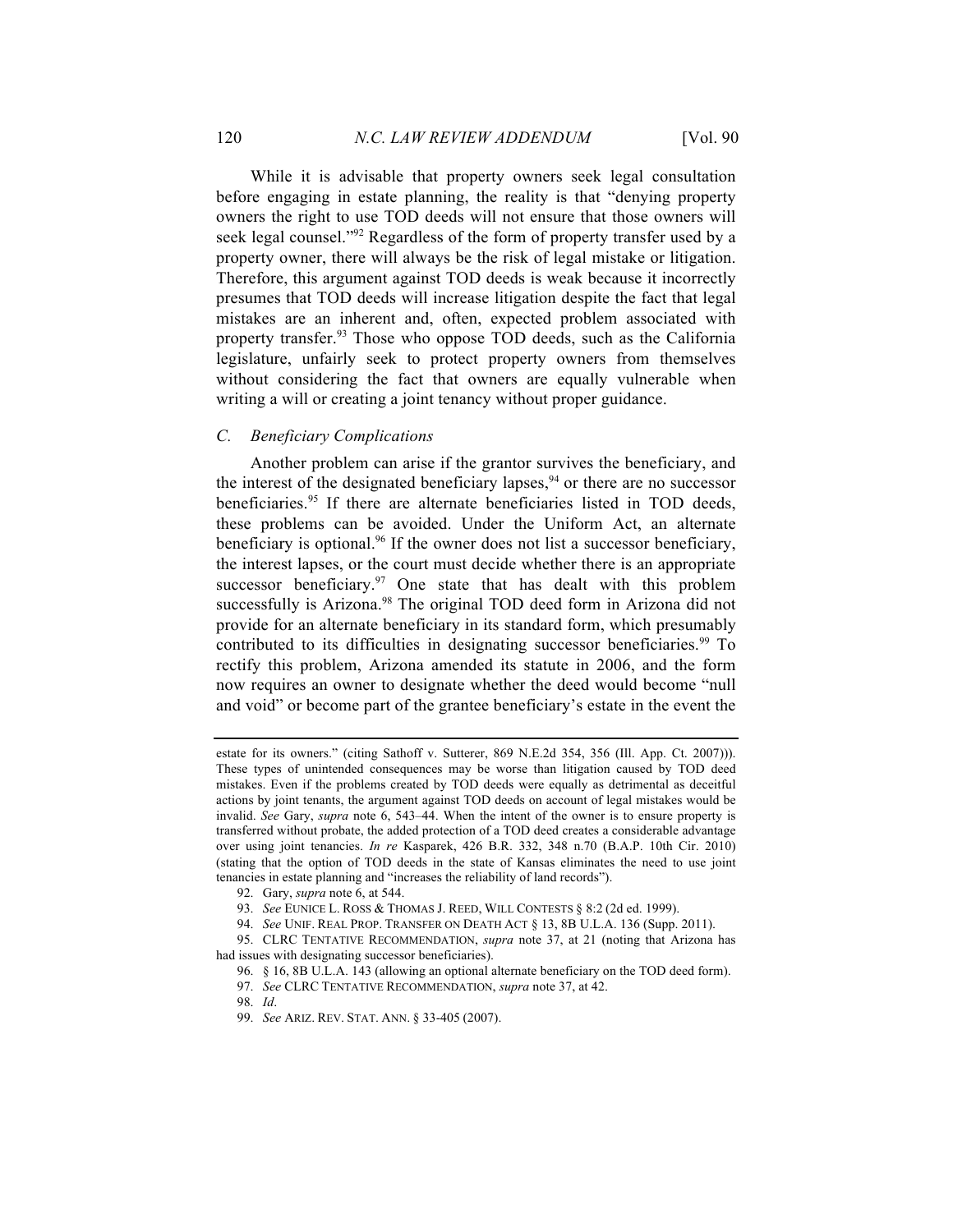beneficiary predeceases the owner.<sup>100</sup> Other states enacting TOD deeds should consider following the actions of Arizona in order to lessen complications involving beneficiaries. Yet, there may still be room for more anti-lapse refinement. For instance, perhaps the state anti-lapse provision should apply to TOD deeds. Only if the gift lapses will the deed be voided, and the property placed in the grantor's estate.

## *D. Fraud & Increased Litigation*

Another concern with TOD deeds is the possible increase of "postdeath challenges" or litigation that can arise after the testator's death, which can be instigated by claims of fraud, lack of effectiveness, or lack of capacity.101 One legislative analysis has suggested that TOD deeds are a floodgate of fraudulent transfers waiting to happen, stating "for years the courts have been handling thousands of contest cases involving fraudulent transfers [and] challenges to the validity of testamentary instruments ...."<sup>102</sup> Admittedly, while the probate process can be grueling, one of its advantages is that the courts have the ability to minimize fraud and provide solutions to legal mistakes.<sup>103</sup> Preventing individuals from using TOD deeds and requiring probate, however, does not necessarily mean that mistakes are less likely.104 Even without TOD deeds, owners can make mistakes writing wills without the assistance of a lawyer.<sup>105</sup> Regardless of the method of property transfer, there is always the possibility of a postdeath challenge. Therefore, the involvement of courts and lawyers is "not [a concern] unique to TOD deeds."<sup>106</sup> As a result, the argument that postdeath challenges are a disadvantage particular to TOD deeds is unpersuasive.

Another issue associated with fraud is the possibility of undue influence, particularly if the potential grantor is elderly or appears to lack

<sup>100.</sup> *Id*.

<sup>101.</sup> Gary, *supra* note 6, at 544. The Uniform Act drafting committee also acknowledges that the possibility of fraud exists when using a TOD deed. *See* § 16, 8B U.L.A. 144. While the Uniform Act does not require owners to notify beneficiaries about a TOD deed, it does recommend notification, noting that "[s]ecrecy can cause later complications and might make it easier for others to commit fraud." *Id.* (providing answers to commonly asked questions about the use of the TOD deed form).

<sup>102.</sup> *See* CAL. S. JUDICIARY COMM., AB 250 BILL ANALYSIS, Reg. Sess. (2008), *available at*  http://leginfo.ca.gov/pub/07-08/bill/asm/ab\_0201-0250/ab\_250\_cfa\_20080626

\_110355\_sen\_comm.html (answering the question of whether TOD deeds were "fraught with possibilities for abuse").

<sup>103.</sup> Gary, *supra* note 6, at 541–42.

<sup>104.</sup> *See id.* at 543–44.

<sup>105.</sup> *See* ROSS & REED, *supra* note 93, § 8:2 (explaining that "[m]istake may result from inadvertence or intellectual lack or from the testator's innocent or negligent conduct").

<sup>106.</sup> *See* Gary, *supra* note 6, at 544.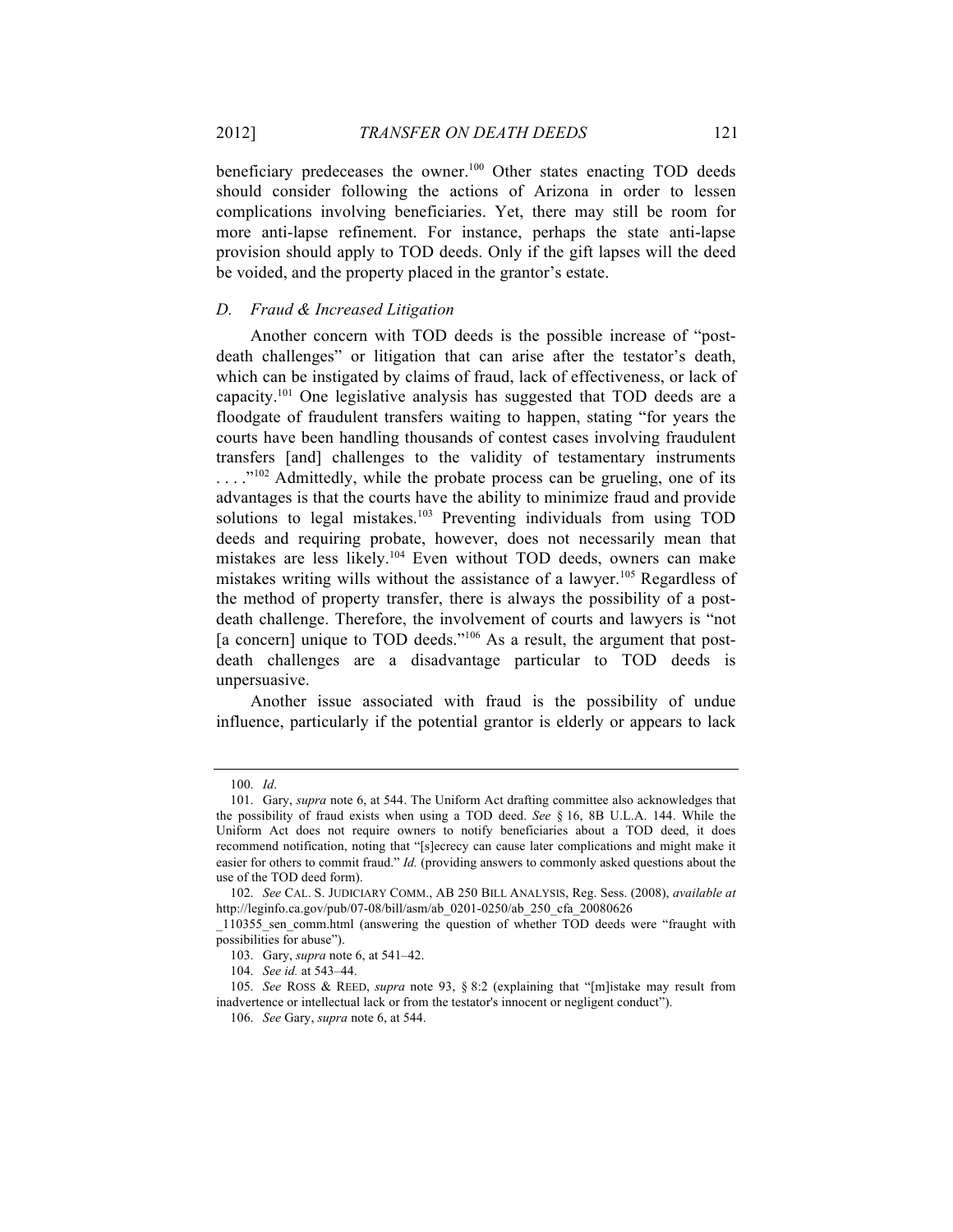mental capacity.<sup>107</sup> According to Mary Pat Toups, a lawyer from California, TOD deeds would limit this type of elder abuse.108 In part, the responsibility of preventing coercion lies with the attorney drafting the TOD deed.<sup>109</sup> As required in any other estate planning process, an attorney should not only question the reasons behind a client's desire to create a TOD deed but should also refrain from drafting the deed until he or she is satisfied that the client understands the legal effects of a TOD deed, and that the client is creating the deed with his or her own free will.<sup>110</sup> The mental capacity required by the Uniform Act to make or revoke a TOD deed is the same capacity required to make a will.<sup>111</sup> If the client was unduly influenced, the TOD deed may be considered invalid.<sup>112</sup> Although undue influence and the lack of capacity are relevant concerns, these issues must be considered when drafting any legal document and are no more problematic in the context of TOD deeds.

Before implementing a TOD deed statute, states should conduct a full cost–benefit analysis, as California did during its own legislative discussions on TOD deeds.<sup>113</sup> The argument that TOD deeds increase litigation would only be relevant if the use of TOD deeds did not already benefit court efficiency. Technically, the number of probate cases would be decreased by the use of TOD deeds,<sup>114</sup> and only some of these TOD deeds

109. Kirtland & Seal, *supra* note 52, at 46.

110. *Id*.

<sup>107.</sup> Kirtland & Seal, *supra* note 52, at 46 (warning of undue influence when an elderly client "has been brought to the attorney's office by an adult child, other relative, or a friend who also will become the grantee-beneficiary under the deed"); *see also* Gary, *supra* note 6, at 543 ("The TOD option also may protect owners from unscrupulous relatives."). The Uniform Act also warns against succumbing to pressure to complete a TOD deed. UNIF. REAL PROP. TRANSFER ON DEATH ACT § 16, 8B U.L.A. 144 (Supp. 2011).

<sup>108.</sup> Gary, *supra* note 6, at 543. Toups states that the elderly are often "persuaded to transfer their homes to their children, who then threaten to evict them so they can sell the property." *Id.*  Joint tenancy deeds are often used as a "probate avoidance" technique. Kirtland & Seal, *supra* note 52, at 43. Estate attorneys are seeing an increased number of "aging parents" creating a joint tenancy with right of survivorship with their adult children in an effort to avoid probate. *Id.* Sometimes the parents or children mistakenly believe that including an adult child on the deed will protect the property from Medicaid recovery. *Id.*

<sup>111.</sup> § 8, 8B U.L.A. 130. Mental capacity includes being "capable of knowing and understanding . . . the nature and extent of his or her property . . . and [being] capable of relating these elements to one another and forming an orderly desire regarding the disposition of the property." § 8 cmt., 8B U.L.A. 130–31.

<sup>112.</sup> Some statutes specifically state that evidence of fraud, duress, undue influence, lack of capacity, or mistake can invalidate a TOD deed. *See, e.g.*, IND. CODE ANN. § 32-17-14-14 (LexisNexis Supp. 2011).

<sup>113.</sup> *See, e.g*., CAL. S. JUDICIARY COMM., AB 250 BILL ANALYSIS, Reg. Sess. (2008), *available at* http://leginfo.ca.gov/pub/07-08/bill/asm/ab\_0201-0250/ab\_250\_cfa\_20080626

\_110355\_sen\_comm.html (asking whether the "creation of the [revocable] TOD deed . . . [would] cause more litigation rather than simplify the transfer of real property").

<sup>114.</sup> *See* § 16, 8B U.L.A. 144 (reiterating that probate is not required for a TOD deed).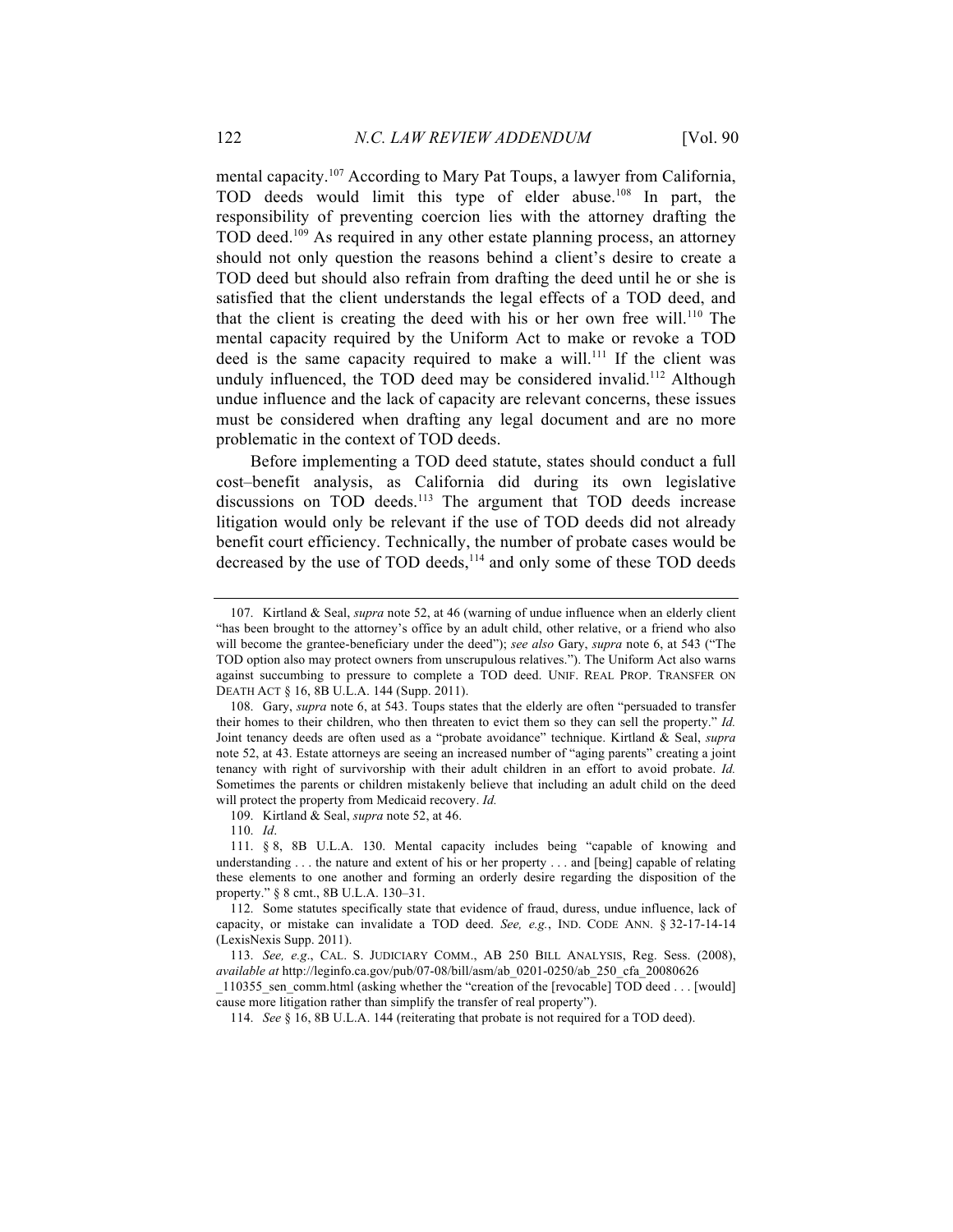would end up in litigation. TOD deeds would only be non-beneficial if every TOD deed ended up in litigation, negating any positive effect that nonprobate transfer might have on court efficiency.115 This situation is unlikely, given the acknowledgement and recording requirements of a TOD deed.116 There are also other ways to prevent fraud when drafting the standard TOD deed form, such as creating a durable power of attorney and making sure a transferor understands the legal implications of executing a TOD deed.<sup>117</sup>

Overall, the perception that TOD deeds increase litigation is unfounded. As of 2006, Missouri and Kansas—the first two states to enact TOD deeds—had very few cases involving TOD deeds.118 Missouri also reported that in its seventeen years of using TOD deeds, there were no reports of abuse, and attorneys had a generally positive attitude toward TOD deeds.119 Missouri's experience is a good example of how expectations of increased litigation and fraud over TOD deeds are unfounded and reinforces the fact that the possibility of fraud or litigation is no greater for TOD deeds than for wills or other testamentary documents.120

### IV. TRANSFER ON DEATH DEED LEGISLATION IN NORTH CAROLINA

Based on the analysis above, the benefits of using TOD deeds outweigh their costs. TOD deeds benefit states by reducing probate costs for their residents. Individuals owning limited property feel these cost reductions most strongly. North Carolina has a large population of lowincome individuals in the socioeconomic class most likely to benefit from the use of TOD deeds. This population is most harmed by the current cost of probate. While a TOD deed may not be suitable for all property owners, it is easily adaptable to North Carolina's current property transfer scheme and would provide North Carolina residents with a reasonable estate planning alternative to the extensive, formal requirements of probate. As such, North Carolina is an ideal candidate for TOD deed legislation.

<sup>115.</sup> Some experts suggest that post-death challenges are less likely to arise from a TOD deed than a will. *See* Gary, *supra* note 6, at 544 (citing Gretchen R. Sydlowski, *Home Sweet Home: Estate Planning and the Primary Residence*, 61 J. MO. B. 208, 210 (2005), *available at* http://www.mobar.org/5b3dae97-2485-4d06-844f-0a92dc94b124.aspx).

<sup>116.</sup> *See, e.g.*, §§ 9, 16, 8B U.L.A. 131, 144 (requiring a TOD deed to be recorded in the public records prior to the transferor's death).

<sup>117.</sup> Kirtland & Seal, *supra* note 52, at 46; s*ee also* § 16, 8B U.L.A. 144 ("Do not complete this form under pressure. Seek help from a trusted family member, friend, or lawyer.").

<sup>118.</sup> *See* CLRC TENTATIVE RECOMMENDATION, *supra* note 37, at 18–20.

<sup>119.</sup> *Id.* at 18–19.

<sup>120.</sup> *See supra* notes 104–06 and accompanying text.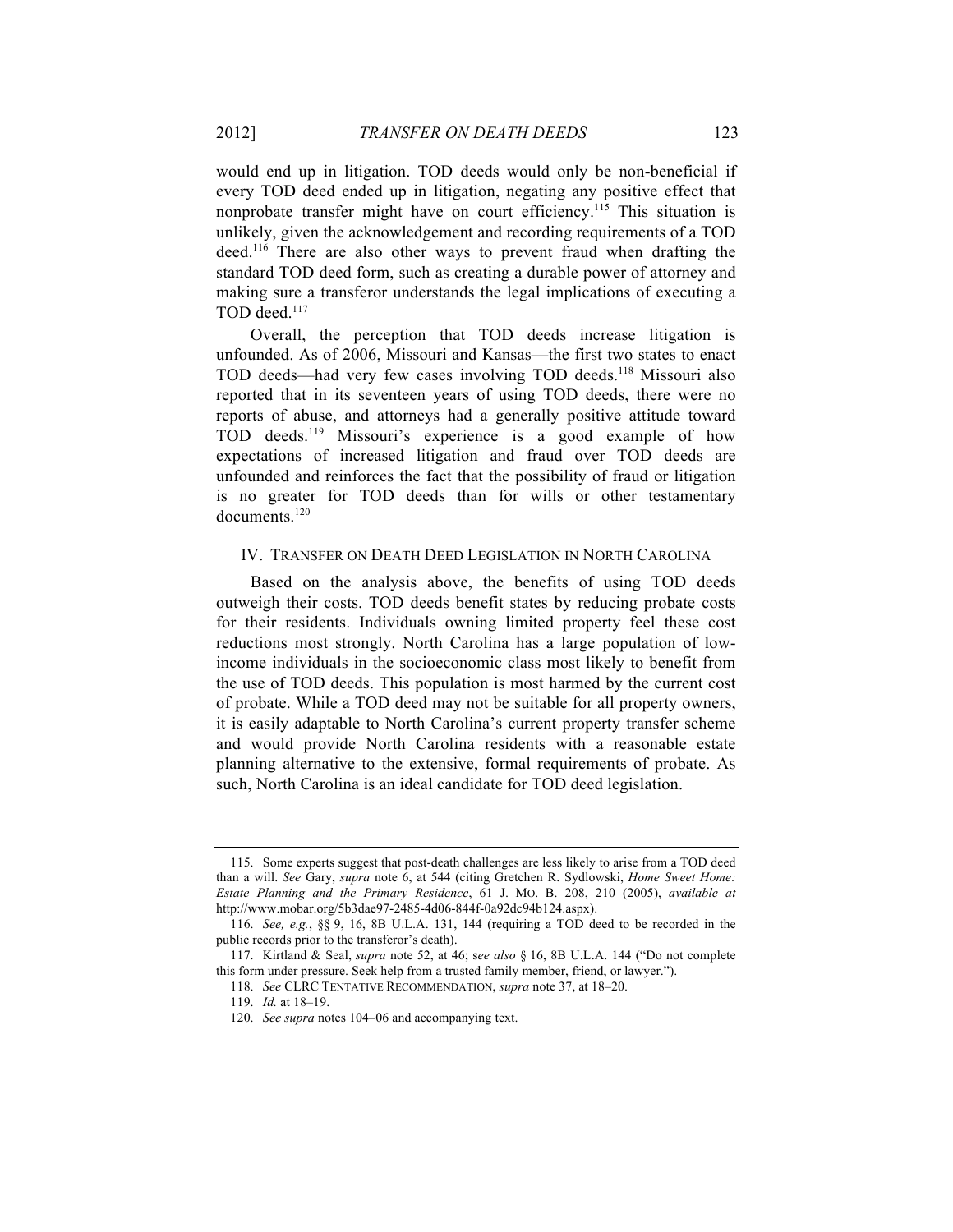#### *A. Socioeconomics*

As previously discussed, TOD deeds are particularly advantageous for owners with a small amount of property.<sup> $[21]$ </sup> Depending on a state's socioeconomic structure, the state may not benefit from a TOD deed statute; however, this is not the case for North Carolina. TOD deeds are particularly useful for transferring simple property at death; thus it is important to evaluate whether a significant portion of the state's population would benefit from the use of TOD deeds.

If household income is an accurate predictor of the extent of property ownership among state residents, then a substantial portion of North Carolina residents who would benefit from the TOD deed option. In 2009– 2010, the national average median income was  $$50,022$ ,<sup>122</sup> and the median income in North Carolina was \$43,176. <sup>123</sup> Among the seventeen states that have TOD deed statutes, the average median household income was \$48,706, with Colorado at the highest median with \$58,648 per household and Arkansas at the lowest median with \$37,856 per household.<sup>124</sup> North Carolina's median household income is below both the national median income and the median income for all but two of the seventeen TOD deed states. Quantitatively speaking, North Carolina is a good candidate for TOD deeds precisely because a large portion of its population could benefit from this low-cost alternative.

## *B. North Carolina Probate Costs*

One of the main reasons to use TOD deeds in North Carolina is the financial and economic benefit for property owners. In January 2012, the initial court fees for a North Carolina probate proceeding jumped from \$89 to \$120.<sup>125</sup> This may not seem like a lot of money to the average individual, but for estates with minimal financial assets, this can be a burdensome fee. Additionally, the estate assets fee continues to rise in North Carolina. Before September 1, 2005, the maximum filing fee was \$3,000, and as of January 2012, the amount doubled to \$6,000.<sup>126</sup> These fees reflect a general trend of increasing costs in North Carolina, and the costs will only continue

<sup>121.</sup> *See* Bushyhead, *supra* note 53, at 35.

<sup>122.</sup> *Income of Households by State Using 2-Year-Average Medians*, U.S. CENSUS BUREAU, http://www.census.gov/hhes/www/income/data/statemedian/index.html [hereinafter CENSUS] (last visited Jan 12, 2012).

<sup>123.</sup> *Id.*

<sup>124.</sup> *Id.*

<sup>125.</sup> *See* N.C. COSTS AND FEES, *supra* note 56, at 1.

<sup>126.</sup> *Id.*; Herman-Giddens, *supra* note 56. The formula to calculate this fee is 0.40/100.00 of the gross value of the assets/property listed on the estate inventory. *See* N.C. COSTS AND FEES, *supra* note 56, at 1. The minimum fee is \$15. *Id.*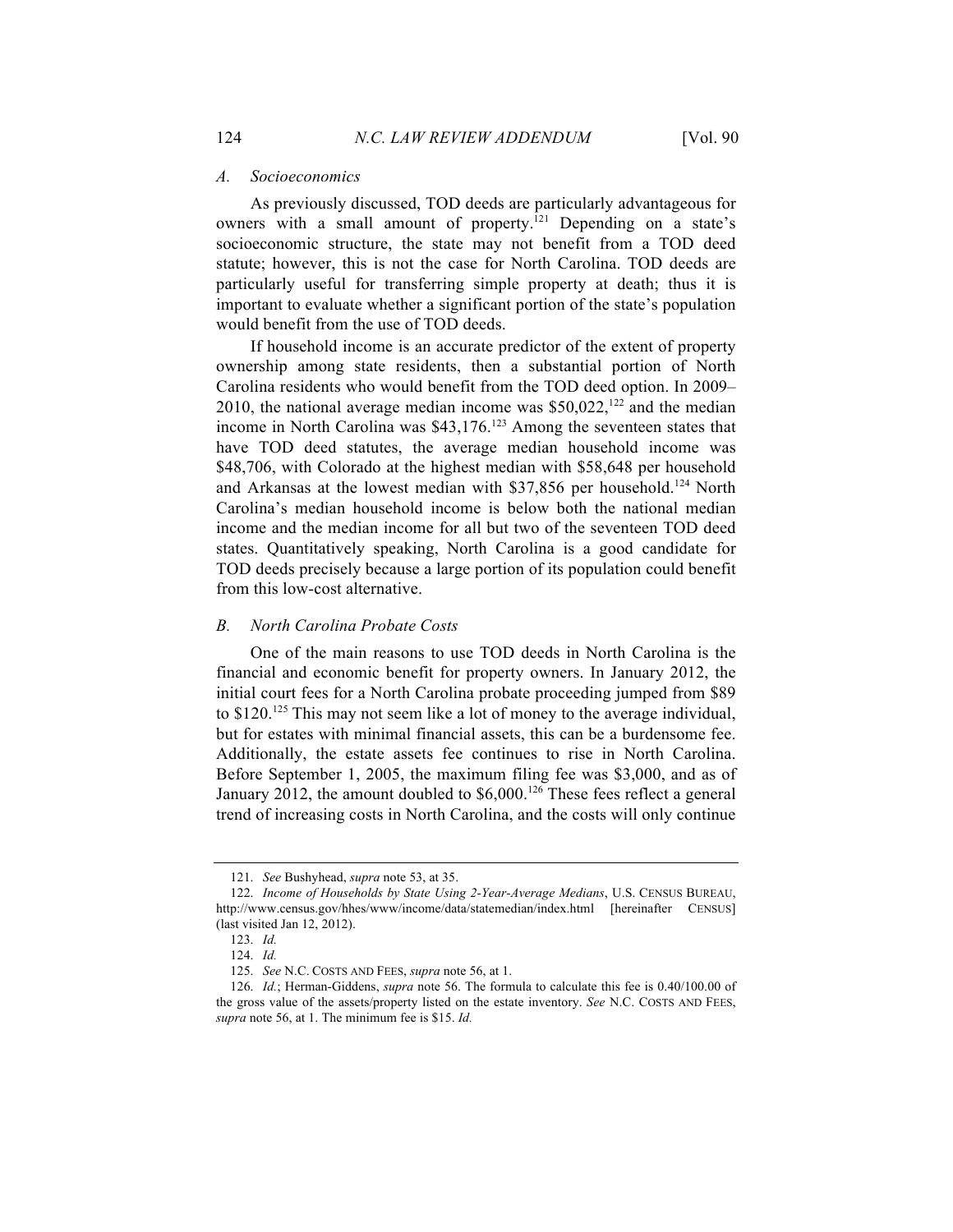to grow.127 Through the use of TOD deeds, North Carolina property owners could ensure that their small estates would not be subject to burdensome court and probate fees.

## *C. Creditors*

Without probate, some creditors might claim that nonprobate transfers would negatively affect their claims against debtors, but this would not be a problem in North Carolina. In August 2009, North Carolina passed section 28A-29-1 of the North Carolina General Statutes to "establish a procedure for providing notice to creditors without estate administration when a decedent dies leaving no property subject to probate."128 Prior to the passage of the statute, lawyers would frequently advise their clients to publish a "Notice to Creditors" by opening a probate proceeding.<sup>129</sup> With this law currently in place, TOD deeds would not have a deleterious effect on creditors in North Carolina.

## *D. Critics & Red Tape*

Another question to consider is the ease or difficulty of passing TOD deed legislation in North Carolina. State legislators, academics, and prominent attorneys are among those who oversee the process of implementing such legislation. <sup>130</sup> Typically, attorneys do not encounter clients who would benefit from TOD deeds and, therefore, may not be aware of the positive and practical aspects of implementing such a statute. For example, the typical firm client, who has the financial means to pay for elaborate estate planning, would not be affected by probate in the same way as an individual with fewer assets. As such, lawyers could be potentially biased against such legislation.

Even if the opposition by lawyers is heavy,<sup>131</sup> the North Carolina General Assembly should adopt TOD deed legislation. Reports have shown that distrust of TOD deeds is generally unfounded, and those who oppose

<sup>127.</sup> Herman-Giddens, *supra* note 56; Greg Herman-Giddens, *NC Probate Fees Filings Increase*, N.C. ESTATE PLAN. BLOG (July 2, 2010), http://www.ncestateplanningblog.com /2010/07/articles/probate/nc-probate-filing-fees-increase/.

<sup>128.</sup> Act of Aug. 7, 2009, 2009 N.C. Sess. Laws 863 (codified as N.C. GEN. STAT. 28A- 29-1 (2010)). The Act became effective on October 1, 2009 and "applies to estates of persons dying on or after that date." *Id.*

<sup>129.</sup> Greg Herman-Giddens, *NC Adopts Law for Notice to Creditors When No Probate Is Required*, N.C. ESTATE PLAN. BLOG (Aug. 29, 2009), http://www.ncestateplanningblog

<sup>.</sup>com/2009/08/articles/probate/nc-adopts-law-for-notice-to-creditors-when-no-probate-required/. 130. The Trusts Drafting Committee of the North Carolina Statutes Commission meets several times a year to draft and discuss legislative changes to estate planning in North Carolina.

The author was invited to attend one of these meetings on November 17, 2011.

<sup>131.</sup> *See* Gary, *supra* note 6, at 543 n.66 (citing Tim Willert, *Bill Would Simplify Transfer of Real Property*, S.F. DAILY J., May 26, 2005, at 3).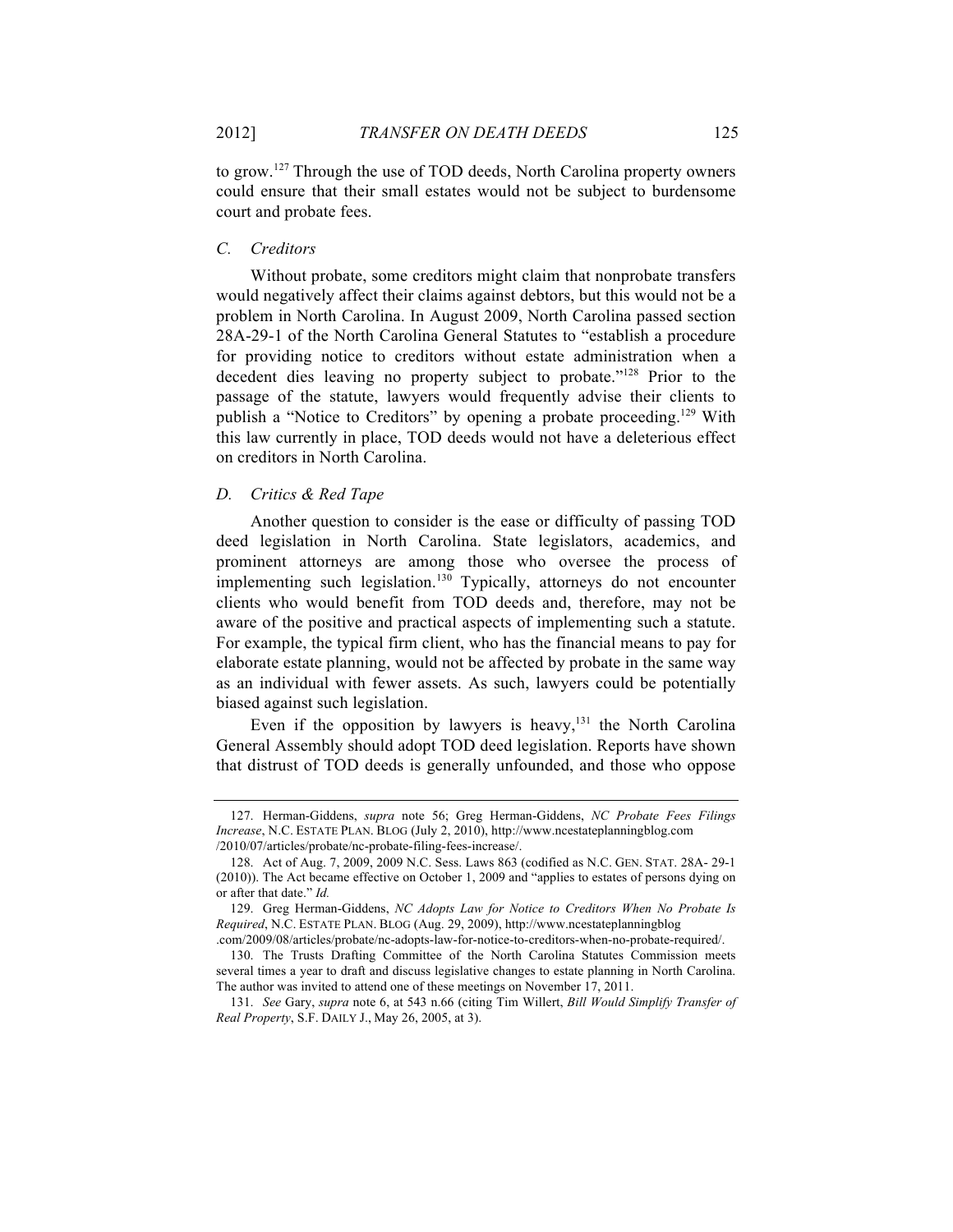TOD deeds may find that there is little legal impact once a TOD deed statute is enacted.<sup>132</sup>

#### *E. State Interest & Policy*

One of the most important factors to consider when drafting new legislation is its potential effect on state interest and policy. The state's goal and purpose, theoretically, is to implement statutes that will promote its interests and assist its residents, regardless of their wealth. Probate lawyers have fought vehemently to prevent the passage of TOD deed legislation in several states.<sup>133</sup> Unfortunately, by trying to protect themselves, these lawyers are hurting an economic bracket of the population that could benefit from this legislation.

Probate not only drains money from the testator's estate, but as a result of lengthy proceedings, it also expends exorbitant amounts of state judicial resources and time.<sup>134</sup> In addition to fairness and accuracy, courts favor efficiency. Efficiency requires both a prudent use of time and money. In the last few years, North Carolina has been in the midst of a budget crisis during some of the most economically difficult years since the Great Depression<sup>135</sup> and may be unable to withstand the weight of court proceedings. In 2011, North Carolina's state budget suffered from a \$3.7 billion shortfall.<sup>136</sup> In May 2009, many North Carolina judges agreed to take a voluntary pay cut to help weather the budget storm.<sup>137</sup> During that same time, the total clerk staff was only ninety percent of what was required.138 The imminent threat to public funds is burdening the efficiency of the North Carolina judicial system as a whole.

<sup>132.</sup> CLRC TENTATIVE RECOMMENDATION, *supra* note 37, at 18–23 (providing an overview of the nine states that had TOD deed statutes at the time and finding that the deeds were generally useful with few major problems).

<sup>133.</sup> *See, e.g.*, Gary, *supra* note 6, at 543 n.66 (citing Tim Willert, *Bill Would Simplify Transfer of Real Property*, S.F. DAILY J., May 26, 2005, at 3).

<sup>134.</sup> For example, in 2007, national estimates of personal representative fees totaled almost \$1.3 billion, and attorneys' fees totaled \$915 million. *See* DUKEMINIER ET AL., *supra* note 2, at 46 (noting that formal probate can be time-intensive and expensive).

<sup>135.</sup> Rob Christensen, *A Better Way: Cut State Pay*, NEWS & OBSERVER (Raleigh, N.C.), Dec. 26, 2010, at 1B.

<sup>136.</sup> Chris Fitzsimon, *How to Attack a \$3.7 Billion Shortfall: N.C. Policy Watch*, CHARLOTTE OBSERVER, Jan. 23, 2011, http://www.charlotteobserver.com/2011/01/23 /2000788/how-to-attack-a-37-billion-shortfall.html.

<sup>137.</sup> Dan Galindo, *Most State Judges Agree to Voluntary Pay Cut*, WINSTON-SALEM J. (N.C.), May 13, 2009, at B1 ("Of the state's 396 trial and appeals judges, 368 have agreed to a voluntary 0.5 percent salary cut . . . .").

<sup>138.</sup> N.C. COURTS, STATISTICAL AND OPERATIONAL REPORT: HUMAN RESOURCES REPORT 3 (2008–2009) [hereinafter HUMAN RESOURCES], *available at* http://www

<sup>.</sup>nccourts.org/Citizens/Publications/Documents/statsum\_08-09.pdf (finding that the 2008–2009 clerk staffing level was still too low to even manage the workload from a decade prior in 2000–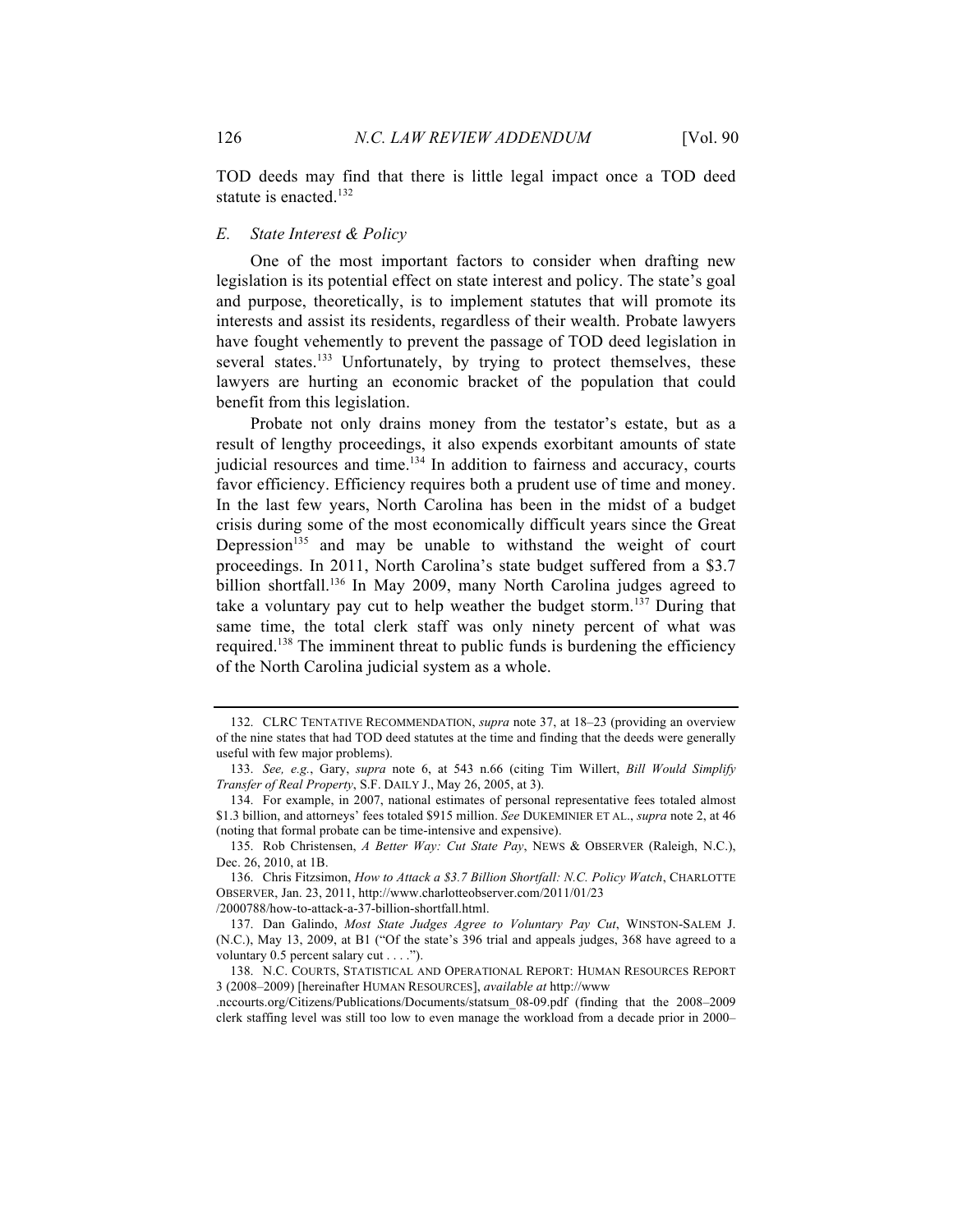The current economic crises and the aforementioned statistics show that the state cannot afford to expend money wastefully. In light of the state's current economic status, the state legislature should consider TOD deeds and realize the importance of drafting a TOD deed statute in the near future.

Furthermore, despite the potential opposition to a TOD program, North Carolina has historically been willing to pass laws that favor the nonprobate transfer of assets. In 2005, North Carolina passed the Uniform Transfer on Death Security Registration Act, which provided for the ability to transfer securities without probate.<sup>139</sup> With the passage of this Act, in addition to the passage of section 28A-29-1 (Notice to Creditors Without Estate Administration) in  $2009$ ,<sup>140</sup> North Carolina has demonstrated its willingness to consider and facilitate nonprobate forms of asset transfers.

## V. PROPOSAL FOR DRAFTING A NORTH CAROLINA TRANSFER ON DEATH **DEED**

In the past decade, the Uniform Act and various state TOD deed statutes have provided a substantial framework upon which North Carolina can and should create its own statute. One of the most important aspects of passing TOD deed legislation is to ensure that such legislation is workable and is drafted to increase the possibility that the legislature will pass the bill. While the Uniform Act serves as a foundation, changes and additions to the Uniform Act when drafting North Carolina's statute are necessary to increase the protection of grantors and beneficiaries and to ensure that TOD deeds serve as a beneficial and inexpensive method of property transfer in North Carolina.

Like the Uniform Act, one of the first requirements of a North Carolina TOD deed statute should be to create an optional TOD deed form.141 Many states have included an optional standardized form within

<sup>2001).</sup> In North Carolina's fiscal year of 2008–2009, the courts "would have required an additional 71 district court judges and 321 deputy and assistant clerks [also known as 'clerk staff'] in order to devote proper time to and dispose of all filings over the course of the year." *Id.*  North Carolina probate is presided over by the clerks of the Superior Court, who are also "*ex officio* judges of probate," and are supported by the clerk staff. N.C. COURTS, STATISTICAL AND OPERATIONAL REPORT: JUDICIAL BRANCH STRUCTURE REPORT 3 (2008–2009) [hereinafter JUDICIAL BRANCH], *available at* http://

www.nccourts.org/Citizens/Publications/Documents/statsum\_08-09.pdf.

<sup>139.</sup> Uniform TOD Security Registration Act, 2005 N.C. Sess. Laws 1535 (codified at N.C. GEN. STAT. §§ 41-40 to -51 (2010)).

<sup>140.</sup> Herman-Giddens, *supra* note 129.

<sup>141.</sup> Most states that have not adopted the exact Uniform Act have a copy of an example TOD deed form written out in the statute itself. *See, e.g.*, ARIZ. REV. STAT. ANN. § 33-405 (2010); ARK. CODE ANN. § 18-12-608 (2010); COLO. REV. STAT. § 15-15-404 (2010); KAN. STAT. ANN. § 59-3502 (2005); MINN. STAT. § 507.071 (2010); MONT. CODE ANN. § 72-6-121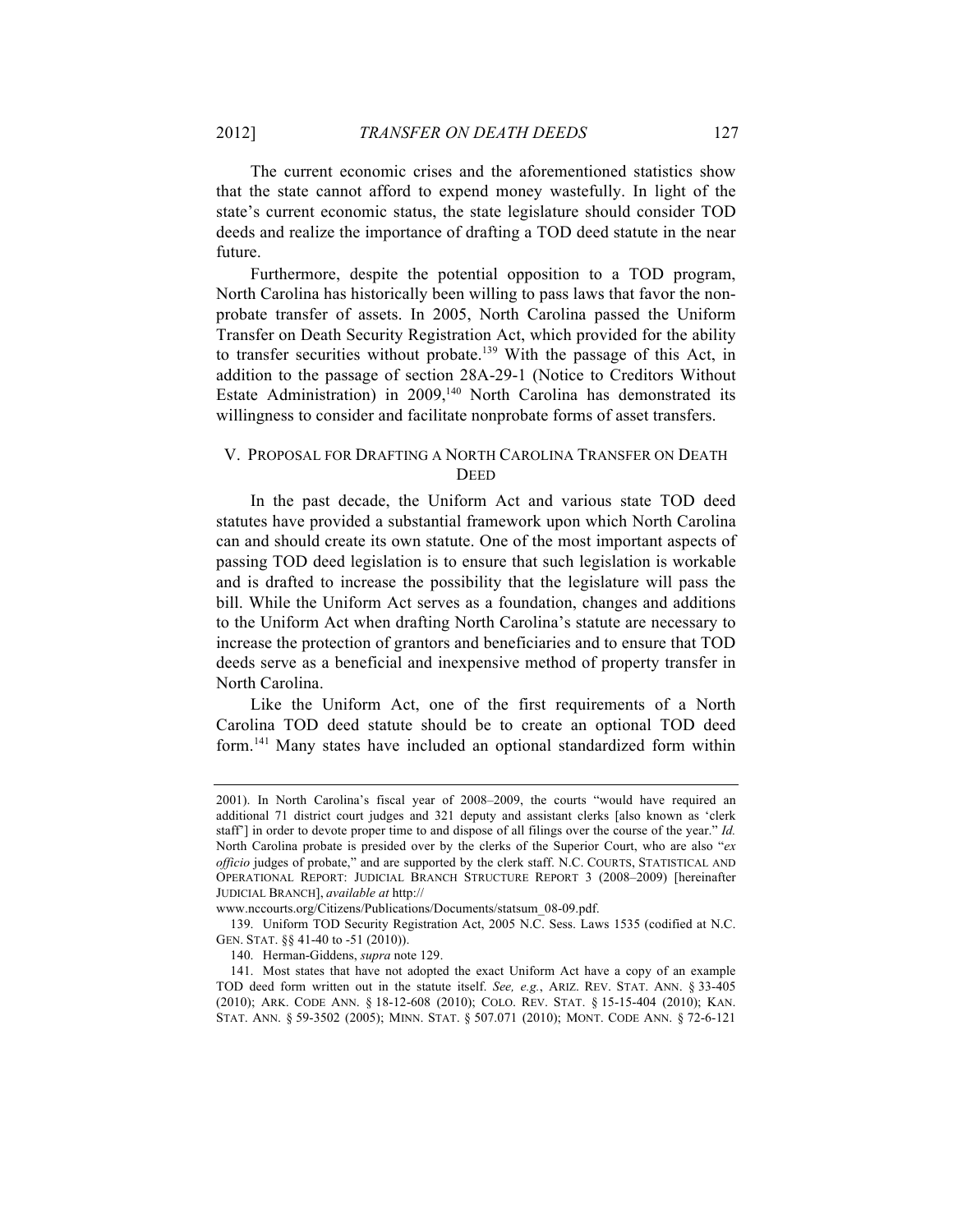the statute to assist the owner in the construction of his or her TOD deed.<sup>142</sup> When used, the TOD deed form can serve a "channeling function,"<sup>143</sup> thus minimizing the possibility that a court will question the document's validity.<sup>144</sup> At a minimum, the North Carolina TOD deed form should provide for the owner's name, the legal description of the property, a primary beneficiary, the owner's signature, and acknowledgement.<sup>145</sup> The TOD deed form should also contain statements verifying that the document is a TOD deed and is revocable.<sup>146</sup>

To protect the owner from legal mistake, the proposed form should also provide detailed notice of the legal consequences of a TOD deed. For example, the Oklahoma TOD deed form provides in substantially clear and unambiguous language in capital letters that the TOD deed "REVOKES ALL PRIOR BENEFICIARY DESIGNATIONS BY [THE] OWNER FOR [THE] INTEREST IN [THIS] REAL ESTATE."<sup>147</sup> Such a warning would be particularly effective in a TOD deed form, given the problems that states have had with owners failing to record their deeds.<sup>148</sup> Such obvious clauses in the TOD deed form would also be helpful to the owner, who might otherwise overlook important information while sifting through the TOD deed statute. To avoid legal mistakes, it would be practical for North Carolina to include these clauses on the form.

A North Carolina TOD deed statute should also address owner agency. As noted earlier, the Uniform Act has no specific provisions for dealing with an attorney-in-fact.<sup>149</sup> Therefore, any North Carolina TOD deed legislation should include a provision that specifically authorizes an owner's agent to perform any action that an owner is authorized to execute

145. *See, e.g.*, UNIF. REAL PROP. TRANSFER ON DEATH ACT § 16, 8B U.L.A. 143 (Supp. 2011).

146. *Id*.

<sup>(2009);</sup> NEV. REV. STAT. ANN. § 111.109 (West 2010); N.M. STAT. ANN. § 45-6-401 (2010); OKLA. STAT. ANN. tit. 58, § 1253 (West Supp. 2011).

<sup>142.</sup> *See, e.g.*, COLO. REV. STAT. § 15-15-404 (2011).

<sup>143.</sup> DUKEMINIER ET AL., *supra* note 2, at 225 (noting that "it is easier to determine a person's wishes at death if those wishes are recorded in a standardized form").

<sup>144.</sup> John H. Langbein, *Substantial Compliance with the Wills Act*, 88 HARV. L. REV. 489, 494 (1975). Professor Langbein suggests that "standardization of testation" is beneficial to the testator, because it provides a convenient method of expressing testamentary intent and confidence in the effectiveness of the written document. *Id.*

<sup>147.</sup> OKLA. STAT. ANN. tit. 58, § 1253 (West Supp. 2011) (providing additional notice to the owner that the deed is revocable at any time and can be "WITHDRAWN OR RESCINDED WHETHER OR NOT MONEY OR ANY OTHER CONSIDERATION WAS PAID OR GIVEN"). The Colorado beneficiary deed provides the following clause: "CAUTION: THIS DEED MUST BE RECORDED PRIOR TO THE DEATH OF THE GRANTOR IN ORDER TO BE EFFECTIVE." COLO. REV. STAT. § 15-15-405 (2011).

<sup>148.</sup> *See supra* note 77 and accompanying text.

<sup>149.</sup> *See supra* note 41 and accompanying text.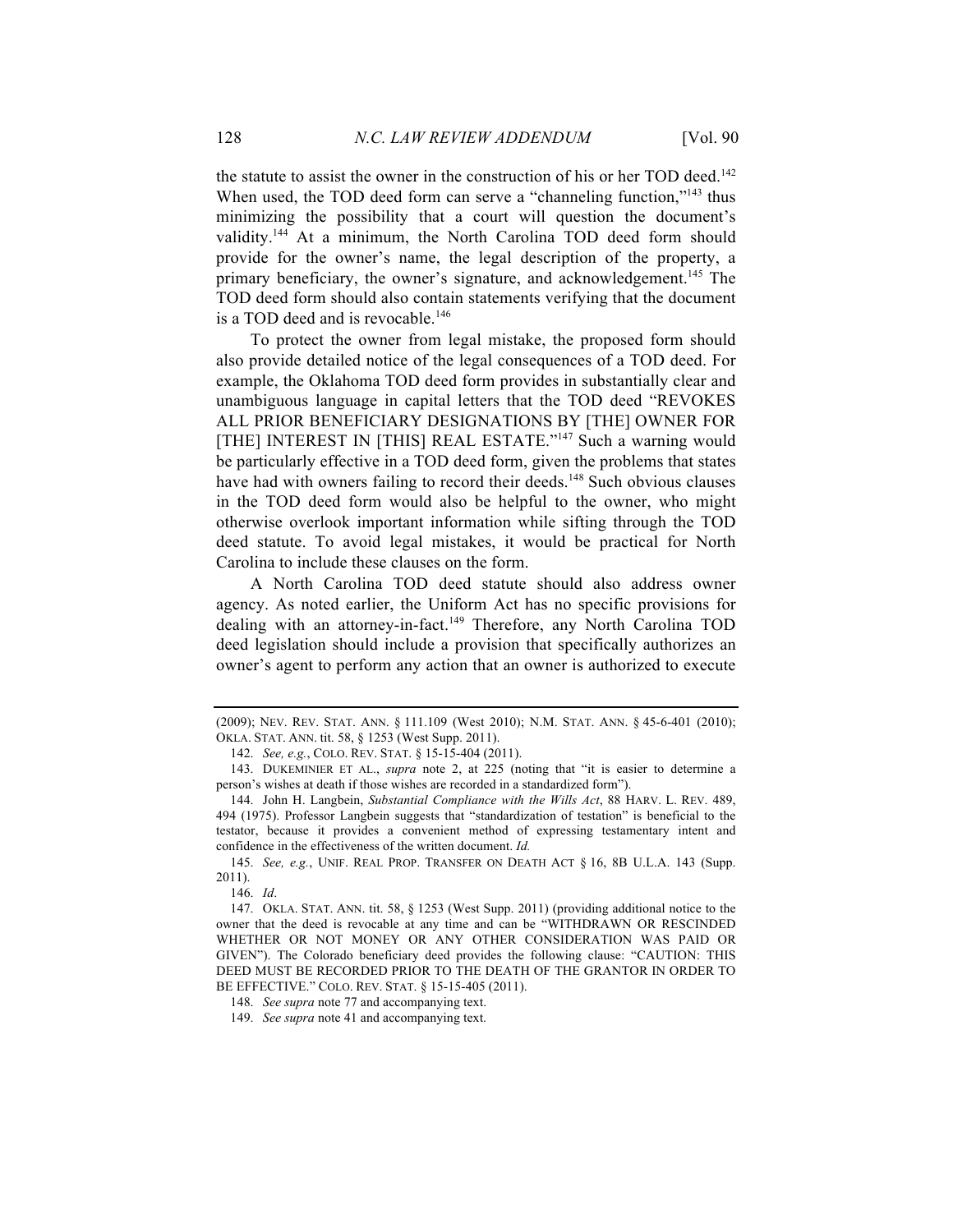under the TOD deed, such as the power of revocation.<sup>150</sup> Although not legally necessary,<sup>151</sup> a section on owner agency on the TOD deed form is practically necessary because it provides the owner with a clear understanding of the implications of retaining an attorney-in-fact and using a TOD deed. The small differences between the agency provisions in the Indiana and Missouri statutes are good examples of how a misunderstanding of agency power can have an unintended effect on the estate.<sup>152</sup> If the goal of a TOD deed is to provide property owners with autonomy, then the state legislature must ensure that the owners have been notified of additional powers created by the TOD deed.

Undue influence is a problem that can be minimized with the use of TOD deeds.153 To increase the TOD deed's effectiveness in preventing undue influence, the owner of a TOD deed in North Carolina should be required to verify his or her competency and legal capacity in writing.<sup>154</sup> The clause should be written as follows: "I, [insert name of owner], confirm that I am of competent mind and proper legal capacity, and I am executing this TOD deed free from undue influence."<sup>155</sup> Witnesses should also be required to sign a similar clause verifying that the owner is of "sound mind" and is exercising his or her freedom of testamentary intent.

Because fraud is frequently used as a reason to oppose TOD deeds, the North Carolina legislature should implement fraud-minimizing procedures. To do so, the state should provide for additional witnesses on the TOD deed form, even though the Uniform Act only requires acknowledgement before a notary public.<sup>156</sup> A few TOD deed states, for example, Oklahoma, have already incorporated additional witnesses into their forms.<sup>157</sup> By increasing the number of witnesses to the deed execution, there is more evidence for courts to determine whether a TOD deed is valid in the event of a post-death challenge.158 To prevent fraudulent TOD deeds, North Carolina should require two witnesses to sign a TOD deed in addition to acknowledgement.159

<sup>150.</sup> *See supra* note 42 and accompanying text.

<sup>151.</sup> *See supra* note 41.

<sup>152.</sup> *See supra* notes 42–43.

<sup>153.</sup> *See supra* note 117 and accompanying text.

<sup>154.</sup> *See, e.g.*, OKLA. STAT. ANN. tit. 58, § 1253 (West Supp. 2011) (requiring that the owner be "of competent mind and [have] the legal capacity to execute this document").

<sup>155.</sup> *See, e.g.*, *id.*

<sup>156.</sup> UNIF. REAL PROP. TRANSFER ON DEATH ACT § 16, 8B U.L.A. 143–44 (Supp. 2011).

<sup>157.</sup> tit. 58, § 1253. In addition to requiring a notary public signature, Oklahoma requires the signatures of two additional witnesses below the owner's signature. *Id.*

<sup>158.</sup> *See* Gary, *supra* note 6, at 544 (discussing post-death challenges).

<sup>159.</sup> Traditionally, the execution of a will has been considered valid when signed by two witnesses or acknowledged before a notary public. UNIF. PROBATE CODE § 2-502 (amended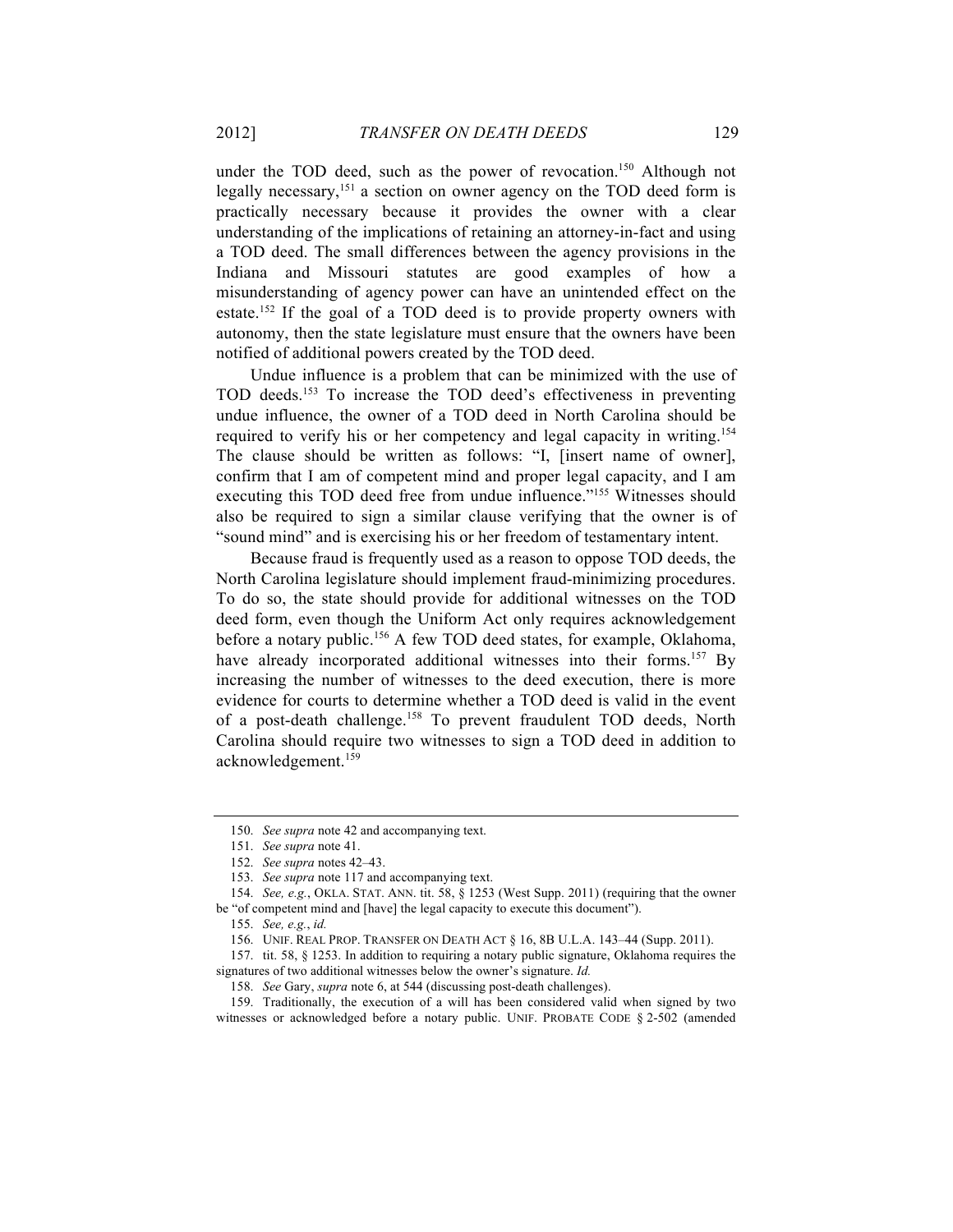To secure a TOD deed, an owner should be required to record his or her TOD deed within a certain period of time after execution.<sup>160</sup> The Uniform Act does not contain any time requirements for recording the deed, except that it must be "before the transferor's death."161 A thirty-day "recording period" would be a practical solution to ensure that the deed is recorded before the grantor's death and could help prevent fraud or undue influence.162 Some argue that a time requirement has the potential to "frustrate an owner's intent" if the owner is unable to record the deed within the required time frame.<sup>163</sup> The recording period may be necessary, however, not only to prevent fraud, but also to ensure that owners are serious about their testamentary intentions and following through with the TOD deed. If for any reason an owner were unable to record the deed within the designated time period, the owner would simply have to execute another deed, thus creating a new recording period in which the owner may record the deed.164

As mentioned previously, securing a beneficiary can be complicated if the owner survives the beneficiary, and thus the interest of the designated beneficiary lapses. <sup>165</sup> To address this problem, a North Carolina TOD deed statute could first apply the anti-lapse statute to the deed, then require that an alternative beneficiary be named in the event that the primary beneficiary does not survive the owner. It is important to prevent the owner from having no beneficiaries, which could result in the property being given to an unintended beneficiary.

To help ensure its passage, North Carolina TOD deed legislation would have to provide a way for probate and estate lawyers to maintain a reasonable level of business, despite an increase in nonprobate transfers of real property.166 While a decrease in probate transfers cannot be avoided, there is a way to protect industry lawyers. One way to accomplish this would be to use the TOD deed form to promote legal consultation. For example, the following clause would be helpful if written in capital letters in the beginning of the form: "PLEASE NOTE THAT THIS IS A LEGAL

<sup>2008), 8</sup> U.L.A. 103 (Supp. 2011). Although a TOD deed is not a will per se, it may be helpful for a TOD deed to adhere to certain traditional concepts of valid property transfer.

<sup>160.</sup> *See* CLRC TENTATIVE RECOMMENDATION, *supra* note 37, at 27 (outlining arguments both for and against a short-term time limit).

<sup>161.</sup> UNIF. REAL PROP. TRANSFER ON DEATH ACT § 9, 8B U.L.A. 131 (Supp. 2011).

<sup>162.</sup> *See* CLRC TENTATIVE RECOMMENDATION, *supra* note 37, at 27.

<sup>163.</sup> *See* Gary, *supra* note 6, at 547.

<sup>164.</sup> Some might argue that as a result, using a TOD deed is no easier than probate, though that claim would be unfounded based on the findings in this Comment.

<sup>165.</sup> *See* § 13(a)(2), 8B U.L.A. 136.

<sup>166.</sup> *See* Zarnow, *supra* note 59 (noting that trust and probate attorneys opposed TOD deed legislation in California).